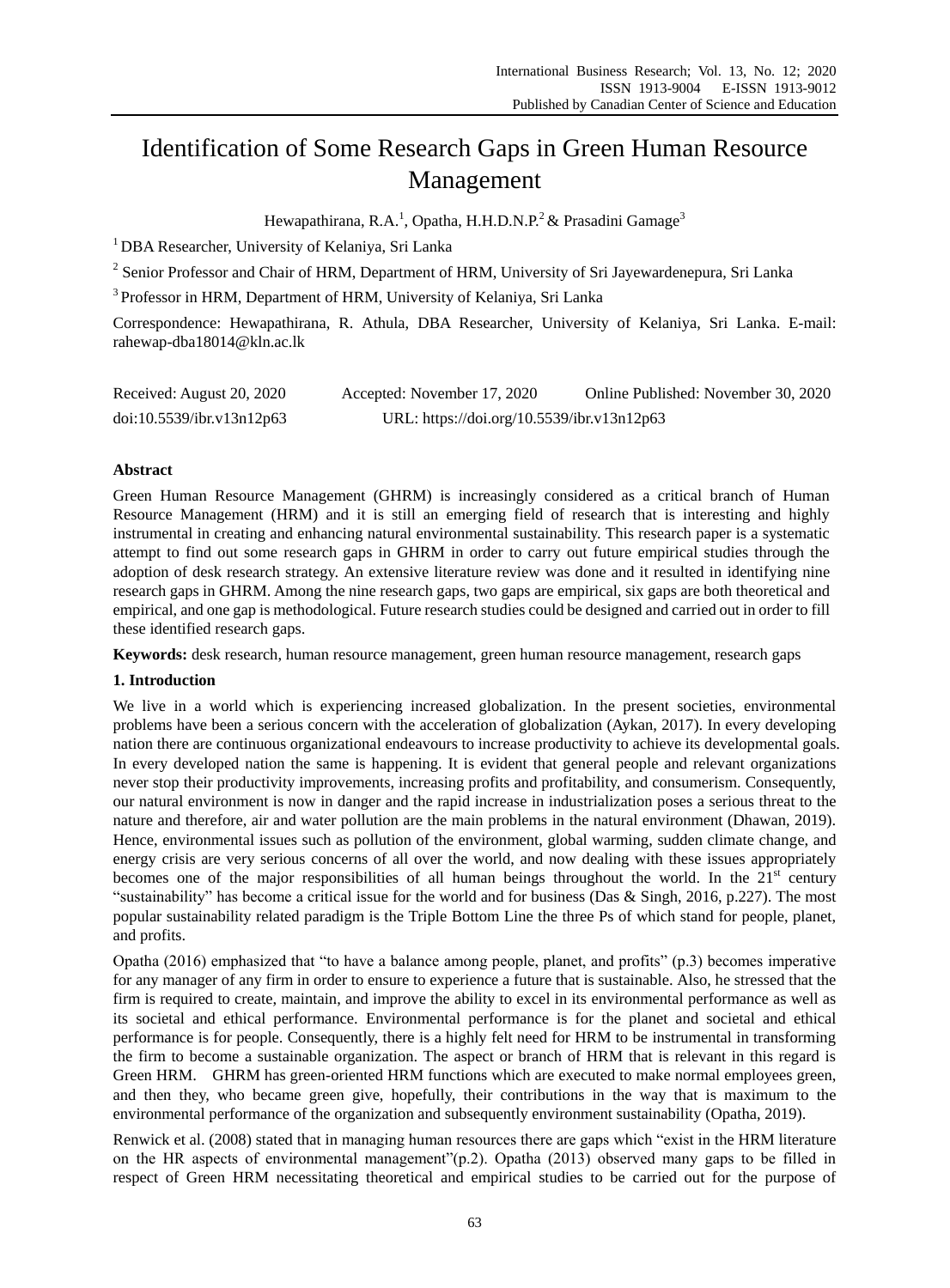enhancing the body of knowledge of Green HRM (p.21). By the year 2013 there had been some developments with regard to research on Green HRM outside Sri Lanka (Opatha, 2013), and in and after 2013 several original research studies were done in Sri Lanka by Opatha (2013), Opatha and Arulrajah (2014), Arulrajah, Opatha and Nawaratne (2015), Arulrajah, Opatha and Nawaratne (2016), and Arulrajah and Opatha (2016). Indeed there is an increasing trend of researching GHRM and fortunately as a result of this trend, at present a considerable amount of literature of GHRM exists. Owing to the critical utility of GHRM for ensuring enriched sustainability and indeed our personal interest in GHRM it was intended to write this research paper with the main objective of discovering some research gaps in the literature of GHRM. Hopefully discovering some research gaps motivates future researchers including ourselves too to carry out basic research studies so that the existing body of knowledge of Green HRM gets expanded significantly.

## **2. Objectives of Paper**

Specifically this paper attempts to achieve the following four objectives:

- 1. To present a brief introduction to Green HRM and identify related concepts.
- 2. To explore and specify the key studies on Green HRM.
- 3. To present certain research gaps in Green HRM.
- 4. To discuss future implications.

## **3. Method**

The desk research strategy was adopted as it was appropriate in order to achieve the objectives of this study. A few key pioneering original studies were utilized for achieving the first objective while an extensive literature survey was carried out to achieve the second and the third objectives. The literature survey was based on the articles which were found from databases such as Emerald, JSTOR, Scopus, EBSCO Host, Oxford University Press, Sage, Research Gate, and Wiley Online Library. Books published under the subjects of "Greening People" and "Sustainable Human Resource Management" were utilized. As the literature of GHRM is contemporary and recently emerged, materials published from the year 2000 to 2020 were used.

## **4. Literature Review**

According to the research papers (Opatha, 2013; Opatha and Arulrajah, 2014) the meaning of the term "Green" or "Greening" has four aspects and accordingly (1) the natural environment is to be preserved, (2) the natural environment is to be conserved, (3) the pollution of the natural environment is to be avoided or minimized, and (4) gardens and looking-like natural places are to be created (p.13, p.102). "The dictionary definitions (the Oxford Paperback Dictionary, 1979; Collins Birmingham University International Language Database English Language Dictionary, 1987: the New Oxford Thesaurus of English, 2000) with regard to the term "Green" include several ones and two relevant definitions are: (1) a human quality of being environmentally friendly, and (2) a human being who is an environmentalist" *inter alia* (Opatha & Hewapathirana, 2019, p.3). A person who needs to be a green person is required to play "four roles, i.e. preservationist, conservationist, non-polluter, and maker; and this person is identified as nature-lover or eco-activist" (Opatha, 2013, p.13; Opatha & Arulrajah, 2014, p.102; Opatha, 2019, p.46). We expect that every employee needs to be seriously an environmentalist or eco-activist in order to achieve environmental sustainability.

"The integration of Corporate Environmental Management into HRM is GHRM" according to Renwick, Redman, and Maguire (2012, p.1). This definition suggests that GHRM derives from the existence of Corporate Environment Management (CEM). Wehrmeyer (1996) defines *"CEM as the coordinated and organized approach to issues relating to the natural environment, from a business perspective with the aim of reducing those impacts deemed harmful to the natural environment".* Further, he adds that CEM is about identifying, documenting, and eliminating environmental effects which are harmful to the nature. Environmental management deals with the work of minimizing and avoiding the harmful effects of business work in the organization to the natural environment, and it includes waste and materials reduction, energy efficiency, emissions control, etc. When environmental management goes in line with HRM which is managing human resources efficiently and effectively in an organization so that they become closely linked, the creation of GHRM occurs. The definition of GHRM given by Jabbour, Santos, and Nagano (2010) is important in this regard and it is *"the greening of functional dimensions of HRM such as job description and analysis, recruitment, selection, performance appraisal, rewards, and training"*(p.1057). It was observed that they utilized functional perspective to defining GHRM and when incorporating HRM functions such as analyzing jobs, recruiting, selecting, training, appraising employee job performance, managing wages and salaries, managing incentives, and managing welfare facilities with greening GHRM exists (Opatha & Hewapathirana, 2019). According to Opatha (2013) a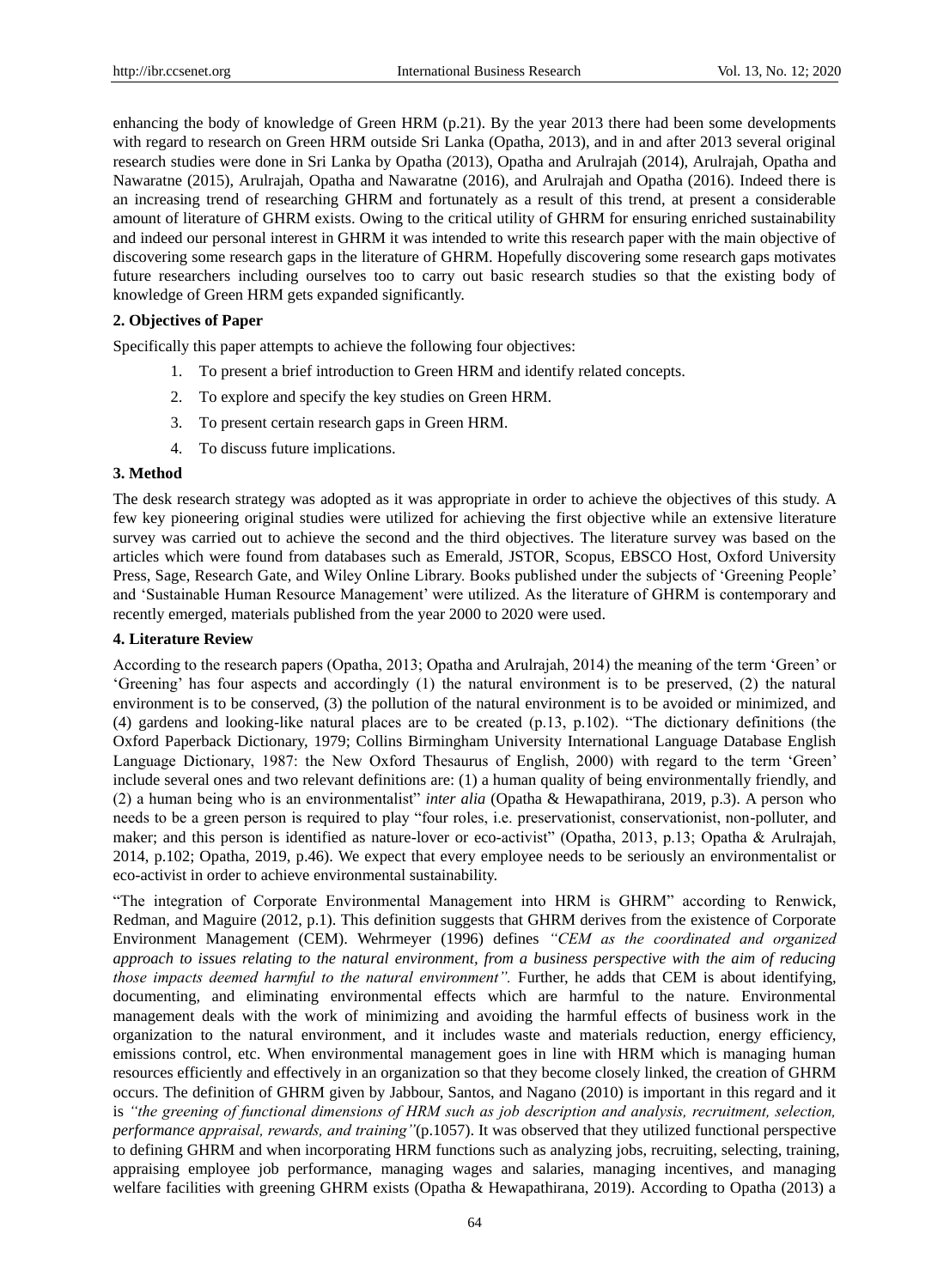special system at the organizational level needs to be developed, implemented and maintained continuously in order to make normal "employees of an organization green, and the relevant set of activities involved in the development, implementation, and on-going maintenance of " (p.15), that special system is GHRM. This special system can include policies, procedures, and practices which focus on transforming general employees of the organization into eco-activists who will engage actively in performing various green tasks which are beneficial for the employee, society, natural environment, and the business. Under GHRM the needs of ecological sustainability become the concern which necessitates rethinking and performing HRM in an environment-friendly way (Arulrajah & Opatha, 2016). This rethinking and performing of the work of managing employees in the organization create green orientation of all human resource functions or practices at all levels of the organization. We consider GHRM as Green Orientation of HRM (GOHRM) and it is nominally defined as the extent to which HRM functions in an organization have been made green.

A related concept is a pro-environmental behaviour. According to Ones and Dilchert "(2009, as in Mesmer-Magnus, Viswesvaran, and Wiernik, 2012) pro-environmental behaviour is an individual"s behaviour that contributes to environmental sustainability, and it is volitional, intentional, and entirely under the control of that individual" (p.93). Further, the researchers observed that the research literature on pro-environmental behaviours has tended to focus on behaviours in non-work settings. However, Mesmer-Magnus et al. (2012) mentioned that behaviours such as reducing use, avoiding waste, recycling, and preventing pollution can be performed at work or in personal lives, but the latter affords a degree of individual control over behaviour that may not be possible in organizational settings. Opatha (2019) utilized the term "green personal behaviour" to pro-environmental behaviour as an alternative term. He has defined it as *"the extent to which the employee takes positive actions in respect of greening at personal life*" (p.58).

Another related concept is individual environmental commitment. This is one specific type of green attitudes (Opatha, 2019). Defining of this concept by Mesmer-Magnus et al. (2012) is worthy of mentioning here and accordingly it is about the extent of the dedication of an individual to environmental sustainability and his or her degree of willingness of engaging behaviours which are called pro-environmental behaviours (p.94). According to them, specific behaviours which are in favour of sustaining the natural environment come under pro-environmental behaviours. When an individual limits consumption of energy, avoids waste as much as possible, recycles used things, and activates toward protecting the nature, he or she engages in environmental behaviours which are nature-friendly (p.89).

Also, they write (2012, p.160): "*A distinguishing feature of these behaviors is that they are (1) intentional and (2) freely selected (that is, not under organizational control).*" Their writing in addition to the above aspects focuses on attitudes of individuals in respect of the natural environment and a pivotal role is played by such attitudes in explaining the processes which come under nature-friendly behaviours. The defining of the environmental attitude of an individual by scholars namely Eagly and Chaiken (1993) includes that a person tends psychologically to evaluate a particular entity of the nature or the nature as a whole with a certain amount of favour or disfavor. A positive attitude includes favorability with which the person views the natural environment generally or specific ecological matters particularly. Two scholars namely Kollmuss and Agyeman (2002) emphasize a recognition given by early models of pro-environmental behaviours and that is: a person's knowledge about the natural environment is not adequate to influence him or her to engage in actions which lead to protecting the natural environment and hereby his or her positive attitude about the natural environment is needed. The environmental knowledge has to be utilized through the positive environmental attitude to affect behaviour which is nature-friendly. According to what has been observed and written by the above scholars, both environmental knowledge and environmental attitude are necessary to produce an effect on environmental behaviour. One"s environmental behaviour includes actions in favour of the natural environment.

Having added to the existing body of knowledge of GHRM Opatha and Arulrajah (2014) discuss four types of green human resource requirements and they include green competencies, green attitude, green behaviour, and green results (p.105). These four requirements can be identified as four concepts related to GHRM. Further, they conceptualize that green behaviour is a broad concept and it includes "three dimensions, i.e. green organizational citizenship behaviour, green interpersonal citizenship behaviour, and green official behavior" (p.105), which can also be identified as another three GHRM-related concepts. Green results consist of two dimensions such as green innovations and green outcomes. The meanings of those concepts are proposed by Opatha and Arulrajah (2014) are presented in Table 1.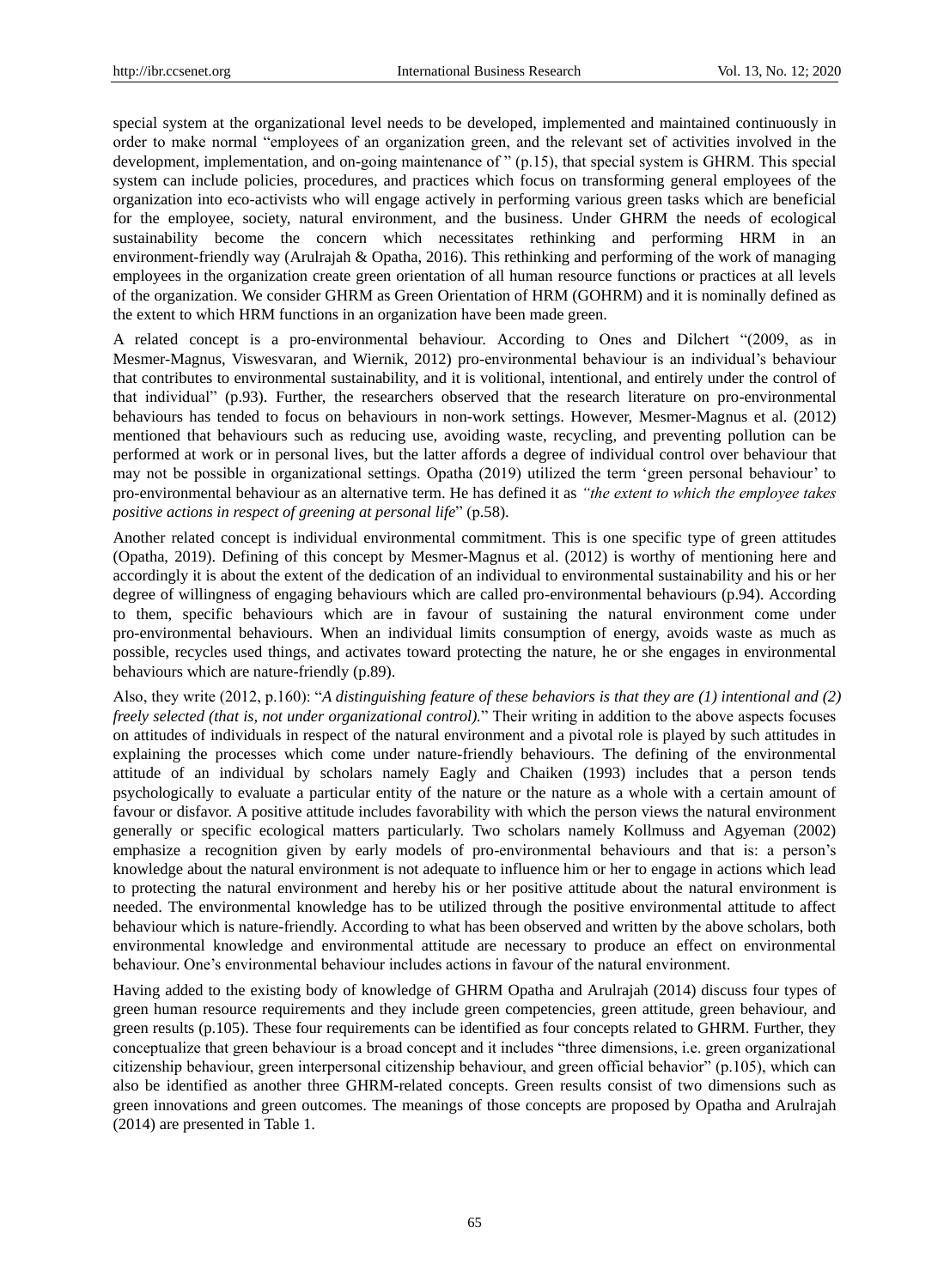| Concept                           | <b>Definition</b>                                                                              |
|-----------------------------------|------------------------------------------------------------------------------------------------|
| <b>Green Competencies</b>         | A person who is required to be a green person should possess knowledge and skills about        |
|                                   | preserving and conserving the natural environment, avoiding or reducing its pollution, and     |
|                                   | generating gardens and looking-like natural places.                                            |
| <b>Green Attitude</b>             | A person who is supposed to be a green one should believe in greening, feel it positively      |
|                                   | and interestingly, and tend to behave positively and seriously towards it. The person's        |
|                                   | attitude needs to be complete cognitively, affectively, and behaviourally as well.             |
| Green Behaviour                   | A person who is supposed to be green should engage in various actions the totality of which    |
|                                   | falls under three general labels <i>i.e.</i> green organizational citizenship behaviour, green |
|                                   | interpersonal citizenship behaviour, and green official behaviour.                             |
| Green Organizational              | A person who is required to be green should involve in executing certain actions or            |
| Citizenship Behaviour             | activities which are in support of the attempt taken by the organization to achieve the goal   |
|                                   | of greening. Such activities performed by the employee are not the duties which have been      |
|                                   | specified in the job description given to him or her by the organization.                      |
| Green Interpersonal               | A person who is supposed to be green should involve in doing certain actions or activities     |
| Citizenship Behaviour             | which are in support of making peers and others green. The actions done by the employee to     |
|                                   | assist other employees to contribute to greening are not official tasks or duties to be        |
|                                   | performed as per the job description.                                                          |
| Green Official Behaviour          | A person who is required to be a green employee must perform certain activities or do          |
|                                   | certain actions on greening specified officially by the organization. The actions done by the  |
|                                   | employee are not volitional ones, but duties which have been specified in the job description  |
|                                   | given to him or her by the respective organizational authority.                                |
| <b>Green Innovations</b>          | A person who became a green employee should be able to make things which are useful for        |
|                                   | the realization of greening by using new ideas. Such innovations are to be schemes,            |
|                                   | solutions, procedures, measures, etc., for reducing waste, minimizing damages to nature,       |
|                                   | and expanding nature.                                                                          |
| <b>Green Outcomes</b>             | A person who became a successful green employee should be able to make certain outputs         |
|                                   | or results as evidence of the realization of greening to a significant extent. Such green      |
|                                   | outcomes can include the extent to which the employee worked with the natural light (in        |
|                                   | terms of hours), the extent to which the employee used electricity bulbs (in terms of          |
|                                   | number), the extent to which the employee reduced electricity consumption (in terms of         |
|                                   | expenditure), the extent to which the employee reduced wastage (in terms of units or           |
|                                   | expenditure), etc.                                                                             |
| <b>Employee Green Inputs</b>      | A person who is supposed to be green should possess two types of resources or assets and       |
|                                   | they include his or her competencies and attitude with regard to greening.                     |
| <b>Employee Green Performance</b> | A person who is a green employee should contribute to fulfilling the green aspects of his or   |
| of Job                            | her job and they include behaviour and results on greening.                                    |

Table 1. Meanings of the Concepts of GHRM

Source: Based on Material by Opatha and Arulrajah (2014, pp.105,106,107)

When certain human resources practices are practiced in a way that is compatible and go in line the results of such practices become most effective. This is indeed an important research finding (MacDuffie, 1995). Based on this research finding Opatha (2019) introduced a concept called Green Human Resource Bundle which refers to a set of green oriented or greening embedded human resource functions that are practiced in an internally consistent way and each function supports the others. "A Green HR Bundle has a group of green HRM practices which work together to create a consistent impact on greening people at work" (Opatha, 2019, p.52). Owing to a green HRM bundle it avoids situations where one HR function becomes green while other HR functions are not and therefore hindering or minimizing the degree of achievement of the generic goal or purpose of GHRM. The green HRM bundle attempts to do that each normal employee is transformed into a green employee who is identified especially as an eco-activist or a nature lover. A maximum contribution at the individual level on the "four roles, i.e., preservationist, conservationist, non-polluter, and maker" is expected from each employee in the organization under the purpose of GHRM (Opatha, 2013, p.15; Opatha & Arulrajah, 2014, p.104).

## **5. Key Studies on Green HRM**

Key studies on GHRM done by various scholars from 2004 to 2020 were explored and examined to know the aspects studied. These studies were international as well as local and summaries of such studies are presented in Table 2.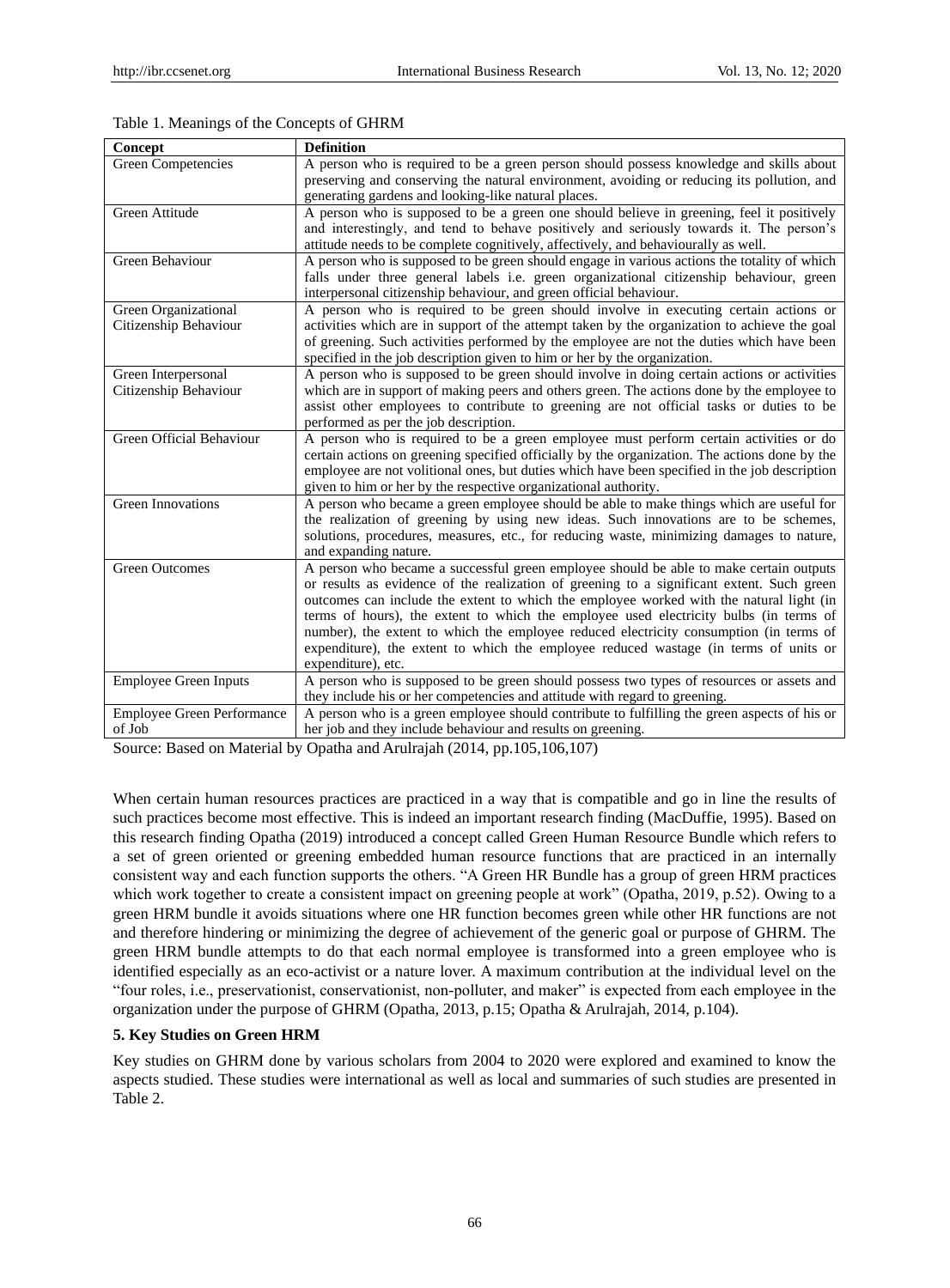| Author                    | Year              | Description                                                                                                                                                                   |
|---------------------------|-------------------|-------------------------------------------------------------------------------------------------------------------------------------------------------------------------------|
| Purba Rao                 | 2004              | -This is a research paper studying the relevance of the "greening of production" in                                                                                           |
|                           |                   | the South-East Asian context. The study investigates the various initiatives taken by                                                                                         |
|                           |                   | the companies in the region and finally identifies the factors that are critical in the                                                                                       |
|                           |                   | process of greening production in this region.                                                                                                                                |
| Kamal M.<br>and Vinnie J. | 2007              | -This study attempts to search the factors which affect the attitude and behaviour of                                                                                         |
|                           |                   | the consumer for green practices in the Indian lodging industry and it also researches<br>the consumers' intentions to pay for green practices.                               |
| Renwick D.W.S.,           | 2008              | -These three researchers in the study take a new and integrated view of the literature                                                                                        |
| Redman Tom                |                   | in respect of Green HRM. The study does classify the literature on the basis of                                                                                               |
| and                       |                   | entry-to-exit processes in HRM (from recruitment to exit). Further, it does reveal                                                                                            |
| Maguire S.                |                   | that HR processes play in translating Green HR policy into practice. The paper has a                                                                                          |
|                           |                   | contribution of drawing together the extant literature in this area, mapping the terrain<br>in this field, and proposes a new process model and research agenda in Green HRM. |
| Lee Ki-Hoon               | 2009              | - The relevant study was done in enterprises which are small and medium-sized and                                                                                             |
|                           |                   | it contributed by exploring and investigating the process of green management<br>adopted by those organizations.                                                              |
| Jabbour C.J.C, Santos,    | 2010              | -These researchers have done a comprehensive study in order to analyze the                                                                                                    |
| F.C.A.                    |                   | contribution of HRM throughout the evolutionary stages of environmental                                                                                                       |
| and                       |                   | management in Brazilian companies. The research paper has a contribution in terms                                                                                             |
| Nagano, M.S.              |                   | of a theoretical framework of environmental management and its evolution and the                                                                                              |
|                           | 2010              | 'greening' of the HRM functional and competitive dimensions.                                                                                                                  |
| Smith E.E. and Perks S.   |                   | -This study has an in-depth literature review and empirical evidence on managerial<br>perception with regard to green implementation under the business functions.            |
| Jackson Susan E.,         | 2011              | -These researchers have done a study on Green HRM. It contributes to the existing                                                                                             |
| Renwick D.W. S.,          |                   | body of literature by expanding the field of HRM in the context of environmental                                                                                              |
| Jabbour C. J. C. and      |                   | management. It discusses the HRM's role in the pursuit of environmentally                                                                                                     |
| Muller-Camen M.           |                   | sustainable business and concludes by describing opportunities for future research at                                                                                         |
| Jabbour C.J.C.            | 2011              | the intersection of environmental management and strategic HRM.<br>-This research paper is on a study done in 94 Brazilian companies that have ISO                            |
|                           |                   | 14001 certification. It analyses the degree of the greening of HRM practices,                                                                                                 |
|                           |                   | organizational culture, learning, and teamwork.                                                                                                                               |
| Suhaimi Sudin             | $\overline{2011}$ | -This paper is based on a study that attempts to explore the relevant constructs of                                                                                           |
|                           |                   | green HRM. In addition, the study proposes a model of strategic green HRM                                                                                                     |
|                           |                   | deriving from the literature about HRM phases of environmental management.                                                                                                    |
| Renwick D.W.S,            | 2012              | -This research is based on a study that presents the extant literature of GHRM and                                                                                            |
| Redman T. and             |                   | attempts to map the terrain of the field. Also, it identifies some gaps in the existing                                                                                       |
| Maguire S.                |                   | literature and suggests some agendas for future research studies.                                                                                                             |
| Dutta S.                  | 2012              | -This researcher has done a study with a focus on GHRM as a strategic initiative by<br>the corporate for the purpose of promoting sustainable business practices.             |
| Eryuruk S.H.              | 2012              | -The researcher attempts to analyze vital points and parameters way of taking the                                                                                             |
|                           |                   | textile and clothing industry towards greening the product lifecycle from raw                                                                                                 |
|                           |                   | material through design, production, and logistics ending up from the disposal                                                                                                |
|                           | 2013              | process.                                                                                                                                                                      |
| Opatha H.H.D.N.P.         |                   | -The researcher has done a conceptual paper that gives some original theoretical<br>formulations with regard to GHRM after understanding the meaning of green or              |
|                           |                   | greening.                                                                                                                                                                     |
| Bissing-Olson M. J.,      | 2013              | -This study was dedicated to understanding the factors of employee green behavior                                                                                             |
| IverA., Fielding K. S.,   |                   | having investigated the relationship between employees' pro-environmental attitude,                                                                                           |
| and Zacher H.             |                   | daily task-related pro-environmental behavior (the level to which employees                                                                                                   |
|                           |                   | complete their work tasks in environmentally-friendly ways), daily proactive                                                                                                  |
|                           |                   | pro-environmental behavior (the level at which employees show personal initiative<br>when acting in environmentally-friendly ways at work) and employees daily affect.        |
| Opatha H.H.D.N.P.         | 2014              | -The researchers through this research paper produced an expanded version of a                                                                                                |
| and                       |                   | previous original theoretical work done by one author. This conceptual work                                                                                                   |
| Arulrajah A. A.           |                   | describes what greening means, explains reasons for greening and its importance,                                                                                              |
|                           |                   | presents four green human resource requirements, shows a possible way of making                                                                                               |
|                           |                   | HRM functions green, and finally presents the findings of some research done in the                                                                                           |
|                           |                   | field of GHRM.                                                                                                                                                                |
| Obaid T. F. and           | 2015              | -This is a study theoretical researching effect of HRM factors such as recruitment,                                                                                           |
| Alias R. Bte.             |                   | training and development, and learning under the concept of greening to the                                                                                                   |
|                           |                   | performance of the firm.<br>-This paper attempts to comprehend the idea of Green and Green HRM, its                                                                           |
| Aggarwal S.<br>and        | 2015              | significance, focal points, and limitations for the respective organization that desires                                                                                      |
| Sharma B.                 |                   | to make due in this modern period with a perspective on sustainability and further, it                                                                                        |

# Table 2. Key Studies on Green HRM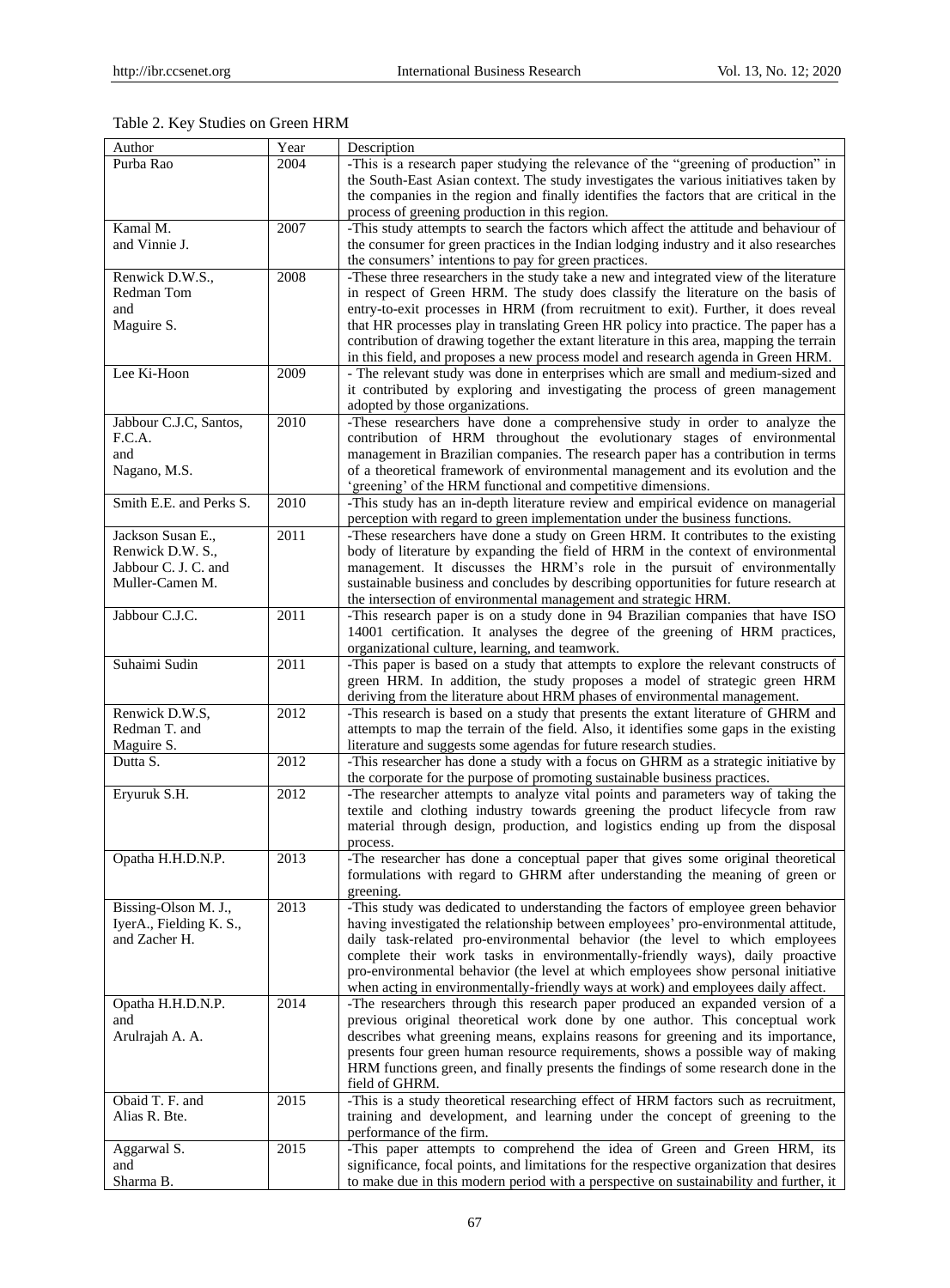|                                                                                       |              | is trusted that this paper presents some utility for evolving interests within potential<br>students, academicians, and research scholars and gaining knowledge and<br>understand green HRM theoretically.                                                                                                                                                                                                                                                                                                                                       |
|---------------------------------------------------------------------------------------|--------------|--------------------------------------------------------------------------------------------------------------------------------------------------------------------------------------------------------------------------------------------------------------------------------------------------------------------------------------------------------------------------------------------------------------------------------------------------------------------------------------------------------------------------------------------------|
| Bangwal D.<br>and<br>Tiwari P.                                                        | 2015         | -This paper aims to study the GHRM, different Practices of Green Human Resource,<br>and clarifies the function of the green human resource process towards green and<br>afterward the paper recommends some social ramifications of practices of Green<br>human resources to bring organization towards green.                                                                                                                                                                                                                                   |
| Nejati M. and<br>Ahmad N.H.                                                           | 2015         | -This is a paper investigating the effectiveness of green human resource<br>management (GHRM) in the influential perception of job seekers in respect of the<br>glory of an organization and attractiveness, having the purpose of obtaining<br>applications from job seekers. By using a sample of 162 applicants in Malaysia,<br>particular research framework was tested through a model of partial least squares<br>structural equation (PLS SEM).                                                                                           |
| Mehta K. and<br>Chugan P.K.                                                           | 2015         | -The researchers attempt to define the concept of GHRM, methodology practicing<br>by organizations headed to green HRM, its points of interest, particular practices,<br>and policies through this paper. Further, it explains present trends in respect to green<br>HRM practices in organizations according to the findings of a couple of studies,<br>some survey reports, and available information on web sites of the companies. That<br>additionally draws out the part of HRM work towards making a 'green' culture in<br>organizations. |
| Guerci M. and<br>Carollo L.                                                           | 2015         | -The researchers attempt from this paper to take the still unexplored opportunity to<br>apply paradox theory to green HRM and search the HRM-related paradoxes<br>supposed by organizations to develop a sustainable environment. Data collection has<br>been carried out within six companies in Italy by using a methodology of case study,<br>semi-structured interviews, and analysis of the document.                                                                                                                                       |
| Arulrajah A.A,<br>Opatha H.H.D.N.P. and<br>Nawaratne N.N.J.                           | 2015         | -The researchers have done research work in terms of a systematic review of the<br>existent literature. The review attempts to explore, identify, and describe green<br>human resource management practices of organizations.                                                                                                                                                                                                                                                                                                                    |
| Jabbar M. H. and<br>Abid M.                                                           | 2015         | -This paper was dedicated to the study of GHRM practices while having a detailed<br>analysis of the same in respect of environmental performance in green organization<br>and findings of the same will be guided managers to improve the performance of the<br>organization along with achieving set goals.                                                                                                                                                                                                                                     |
| Ahmad S.                                                                              | 2015         | -This study mainly focuses on the different Green Human Resource practices<br>followed in the organization all over the world, and more it's describing the meaning<br>of GHRM in simplified terms. Further, this study adds literature to the existing<br>academic world by giving future direction in respect of some functions of GHRM.<br>The paper finally proposed some possibly productive HR initiatives to the<br>organization which concerns Green.                                                                                    |
| Renwick D.W.S.,<br>Jabbour C.J.C., Muller<br>-Camen M., Redman T.<br>and Wilkinson A. | 2015         | -This paper is in the contemporary writing on GHRM to logically outline the seven<br>articles that uncover the inserted idea of GHRM of practices of the work<br>environment.                                                                                                                                                                                                                                                                                                                                                                    |
| Yusoff Y.M., Othman<br>N.Z., Fernando Y. and<br>Amran A.                              | 2015         | - The researchers wrote this paper in an under-researched area in the field by<br>contributing theoretical and practical thoughts about the nature of Green Human<br>Resource Management (GHRM) in Malaysian multinational organizations.                                                                                                                                                                                                                                                                                                        |
| Dangmei J.                                                                            | 2015         | - This is a paper focused to observe the nature and implications in respects of<br>initiatives of Green HRM and practices of Green HRM which direct sustainability of<br>environment return advantage to the living ancestral individuals. An endeavor is<br>made to advance the significance of Green HRM and attempts to connect its<br>suggestions on saving the habitations of the ancestral populated zones.                                                                                                                                |
| Arulrajah A.A<br>and<br>Opatha H.H.D.N.P.                                             | 2016         | - These researchers produced a research paper which is of theoretical nature and it<br>presented a simplified underpinning for GHRM. The paper systematically attempts<br>to give analytical and theoretical frameworks for GHRM. Finally, a strong link<br>between both GHRM literature and theories of organizations is established.                                                                                                                                                                                                           |
| Arulrajah A.A,<br>Opatha H. H. D. N. P.<br>and<br>Nawaratne N.N.J.                    | 2016         | - The research paper is a systematic comprehensive conceptual paper that originally<br>presents a concept called "employee green performance of job". This conceptual<br>work defines the new concept, describes its dimensions, and finally identifies<br>elements with regard to each dimension. The identified three key dimensions and<br>eleven elements of the concept of employee green performance of job will have<br>utility for the purpose of developing a device to measure the construct.                                          |
| Pallavi E.V.P.A.S. and<br>Bhanu M.V.V.<br>Pawar Avinash                               | 2016<br>2016 | - This paper conversed on the Green HRM concept, sustainability in the corporate<br>environment, and way of executing functions of HR within Green culture.<br>- This article aims to realize the recommendations in respect of the requirement and                                                                                                                                                                                                                                                                                              |
| Wayne O. and<br>Nuttaneeya A.T.                                                       | 2016         | immensity of GHRM in sustainable Business.<br>- This study has been indicated a relationship between firm performance and positive<br>acceptance of green management practices. Anyway, this exploration carried out<br>especially in the firm context which is small and has analyzed the effect of HR                                                                                                                                                                                                                                          |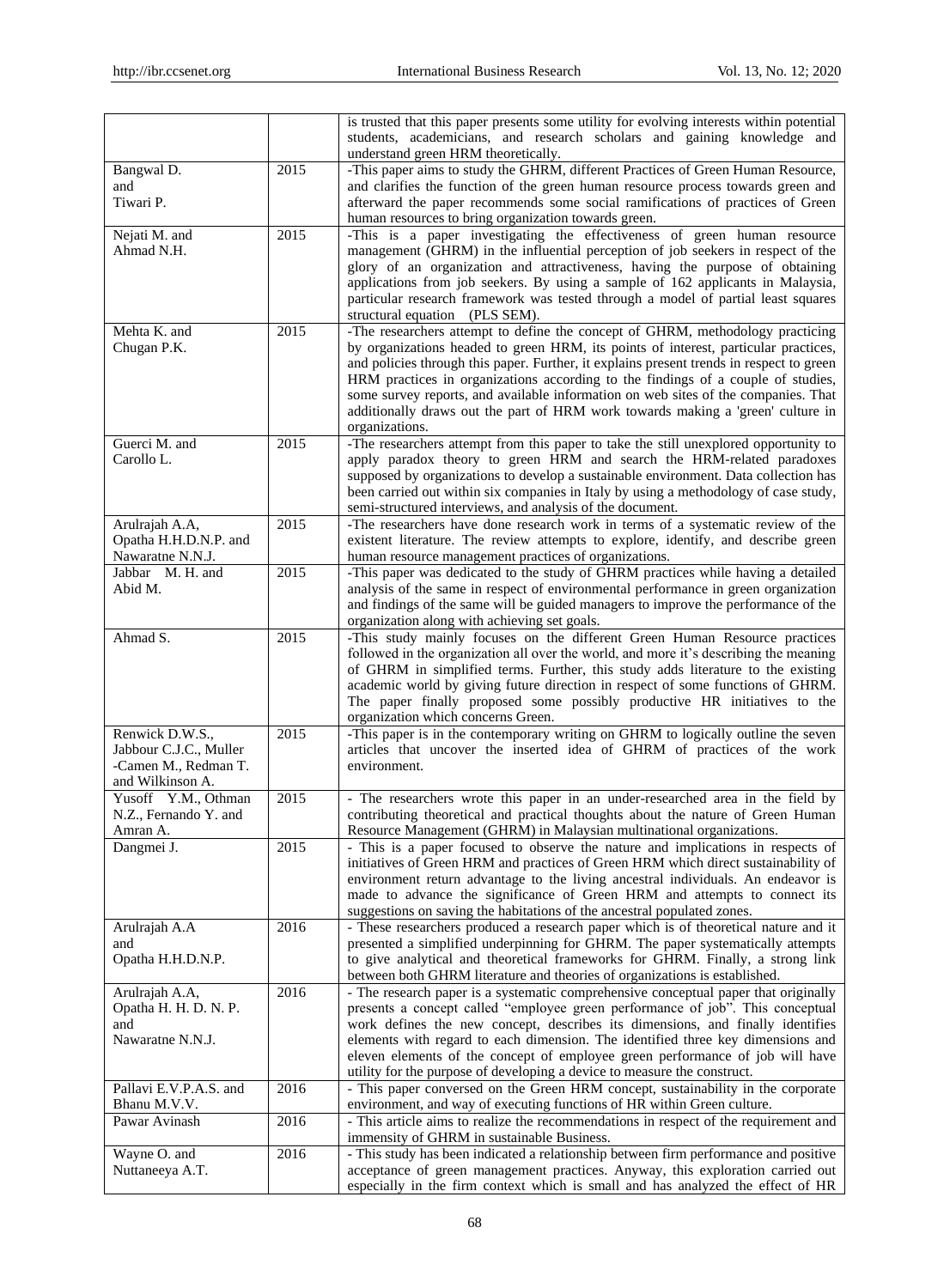|                                                 |      | management (HRM) practices on that affiliation. This paper contributes an empirical<br>assessment of the moderating effect of HRM on the relationship between firm<br>financial performance and proactive environmental management by analyzing data |
|-------------------------------------------------|------|------------------------------------------------------------------------------------------------------------------------------------------------------------------------------------------------------------------------------------------------------|
| Das S.C. and Singh R.K.                         | 2016 | collected from 158 small Australian machinery firms as a sample.<br>- This paper focuses on examining the relationship between organizational<br>sustainability and green HRM through the study on the international and national                    |
|                                                 |      | levels. Further too, it outlines by what method green HRM and HR experts get<br>access to developing a body of knowledge to guide them on their sustainability                                                                                       |
|                                                 |      | journey of the organization.                                                                                                                                                                                                                         |
| Gholami H.,<br>Rezaei                           | 2016 | - This paper aims to study by having a conversation concerning practices of GHRM,                                                                                                                                                                    |
| G., Mat Saman M. Z.,<br>Sharif S. and Zakuan N. |      | which arise with the Ability-Motivation-Opportunity (AMO) hypothetical focal<br>point to drive sustainability.                                                                                                                                       |
| Yong J.Y.                                       | 2016 | - The motivation behind this paper is to analyze the impact of strategic human                                                                                                                                                                       |
| and<br>Yusliza M.Y.                             |      | resource (HR) proficiencies of HR experts on the acceptance of practices of green<br>human resource management (HRM).                                                                                                                                |
| Yusliza M.Y.,                                   | 2017 | - The main purpose of this study is to reason out basically how electronic human                                                                                                                                                                     |
| Othman N.Z.                                     |      | resource management, green empowerment of employees, and the role of human                                                                                                                                                                           |
| and<br>Jabbour C.J.C.                           |      | resource business partners may impact practices of green HRM by representation on<br>the resource-based view (RBV) theory.                                                                                                                           |
| Azmi F.R., Musa H.,                             | 2017 | - The study mainly focuses on Employee Knowledge (EK), Employee Skill (ES),                                                                                                                                                                          |
| Shahbodin F.,                                   |      | and Employee Attitude (EA) towards the execution of Green Human Resource                                                                                                                                                                             |
| Hazmilah H. and<br>Fam S.                       |      | Management (GHRM) and the reasonableness of this investigation, When the<br>employee skill are stressed that GHRM is foreseen to be very much implemented.                                                                                           |
| Toprak T.                                       | 2017 | - This paper mainly underlines impacts of environmental to textiles and way of                                                                                                                                                                       |
| and                                             |      | contribution done by cleaner production and maintainability in the textile industry                                                                                                                                                                  |
| Anis P.                                         |      | by opening a conversation on the open door for change in the processes of textile as<br>per the laws.                                                                                                                                                |
| Bangwal D., Tiwari P.                           | 2017 | - This article focused to analyze in what way green human resource management                                                                                                                                                                        |
| and                                             |      | contributes to the performance of nature through work-life of worker. According to a                                                                                                                                                                 |
| Chamola P.                                      |      | detailed review of literature on GHRM and performance of the environment, a                                                                                                                                                                          |
|                                                 |      | conceptual model was established to research on direct and indirect effects of<br>GHRM on the performance of the environment have tested by using the                                                                                                |
|                                                 |      | methodology of the model of the structural equation by using 356 leadership                                                                                                                                                                          |
|                                                 |      | employees survey data, collected from the certified companies of energy and                                                                                                                                                                          |
| Ragas S.F.P, Tantay                             | 2017 | environmental design (LEED).<br>- These researchers have done a study on employee job performance in few                                                                                                                                             |
| F.M.A, Co Chua L.J.                             |      | industries and search the moderating role of the green lifestyle to the impact of                                                                                                                                                                    |
| and                                             |      | GHRM on the performance of the employees in particular industries and a potential                                                                                                                                                                    |
| Concha Sunio C.M.<br>Dumont J., Jie Shen, and   | 2017 | overflow of GHRM to employee lifestyle.<br>- This study focused on empirically testing the impact of GHRM on employee green                                                                                                                          |
| Deng Xin                                        |      | behavior at the workplace.                                                                                                                                                                                                                           |
| Kumar Kar A.                                    | 2017 | - The researchers have done a study by focusing mainly on several practices of                                                                                                                                                                       |
| and                                             |      | GHRM & some limited initiatives. And too, a particular paper proposed a few                                                                                                                                                                          |
| Praharaj L.<br>Pavitra M.                       | 2017 | productive HR initiatives focusing on Green organizations.<br>- The research area of this study, is the challenges and position of practices of                                                                                                      |
|                                                 |      | GHRM in India. Also, they propose a conceptual framework in order to fill the gaps                                                                                                                                                                   |
|                                                 |      | which have been identified to make a sustainable organization.                                                                                                                                                                                       |
| Javed F. and<br>Cheema S.                       | 2017 | - This paper was on identifying the progress of agriculture through different ways of<br>practices of GHRM which helping to the progress of the same now and future. And                                                                             |
|                                                 |      | it has been found from this paper that in Pakistan, GHRM has very little understood.                                                                                                                                                                 |
| Coskun A.                                       | 2017 | - The particular study mainly focuses on green attitudes with firm instruments and,                                                                                                                                                                  |
|                                                 |      | in what way did measure the same and discussed changes of insights of green                                                                                                                                                                          |
| Banerjee S.                                     | 2017 | attitude highlighting the significance of novel methods for attitude measurement.<br>- The researchers had this study while focusing on concisely understanding green                                                                                |
| and                                             |      | human resource management, practices relating to GHRM, other possible initiatives                                                                                                                                                                    |
| Dutta A.B.                                      |      | for structuring GHRM further, and finally rewards of green human resource                                                                                                                                                                            |
| Aykan E.                                        | 2017 | management.<br>- This article forces on scholarly work of GHRM and practices that are appraised                                                                                                                                                      |
|                                                 |      | while highlighting important matters and recommendations done for future                                                                                                                                                                             |
|                                                 |      | researchers who wish to research this subject.                                                                                                                                                                                                       |
| Ren S., Tang G.<br>and                          | 2017 | - This article looking for a clear understanding of research openings and advanced<br>development of theoretical and empirical, gauges the developing GHRM academic                                                                                  |
| Jackson S.E.                                    |      | field having a narrative review. And this paper review highlights a vital need to                                                                                                                                                                    |
|                                                 |      | develop a measurement of GHRM and conceptualization while improving a                                                                                                                                                                                |
|                                                 |      | combined model of the consequences, antecedents, and contingencies concerning                                                                                                                                                                        |
| Siyambalapitiya J.,                             | 2018 | GHRM.<br>- This paper endeavor to distinguish practices of GHRM through reviewing the                                                                                                                                                                |
|                                                 |      |                                                                                                                                                                                                                                                      |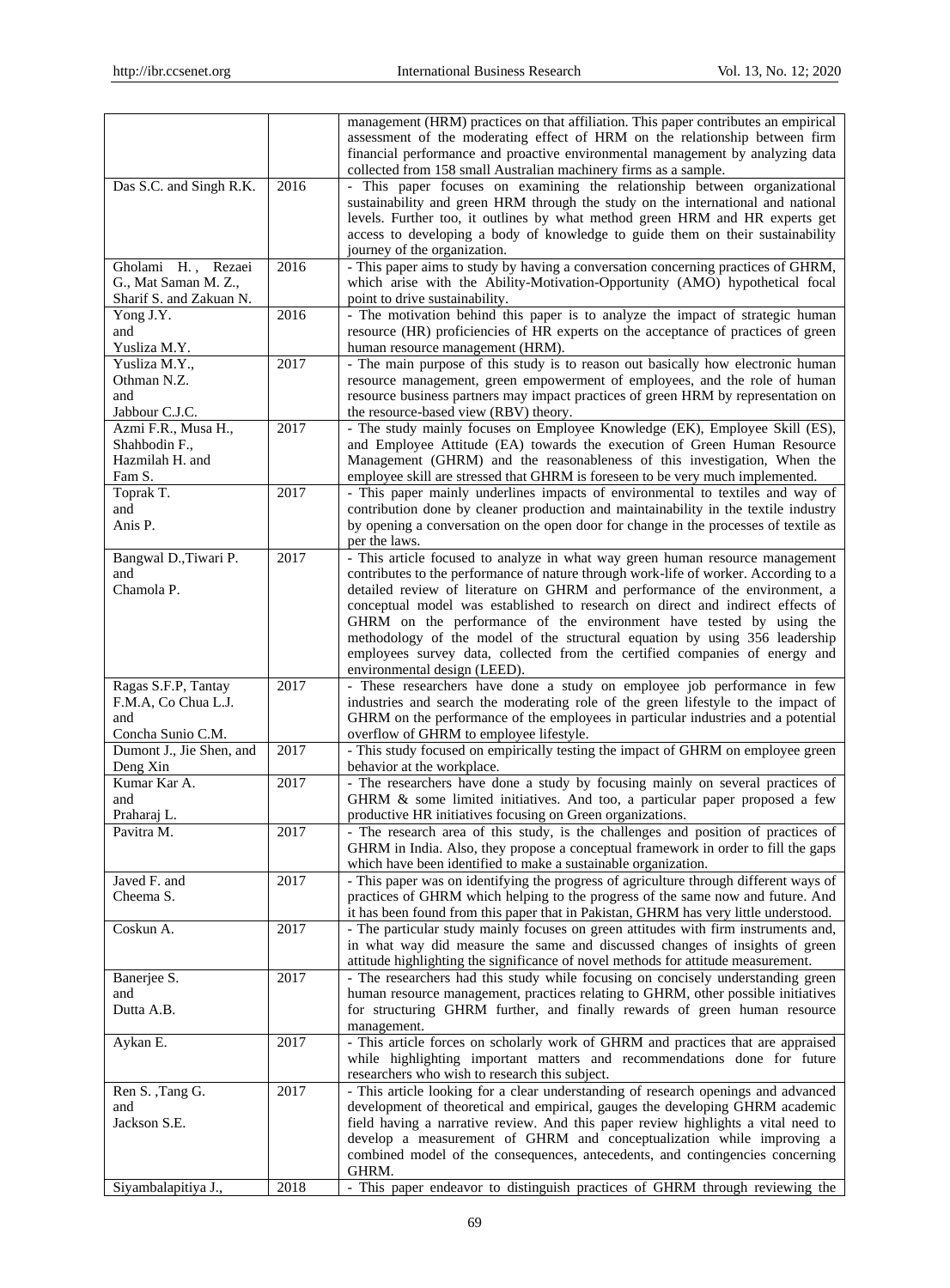| Xu Zhang                                          |          | literature of GHRM from 1996 to 2017 while conducting face to face discussion                                                                                            |
|---------------------------------------------------|----------|--------------------------------------------------------------------------------------------------------------------------------------------------------------------------|
| and                                               |          | with HR experts to decide their perspectives on such concepts. Further, a novel                                                                                          |
| Xiaobing L.                                       |          | model was proposed to research the relationship between tasks of GHRM and                                                                                                |
|                                                   |          | measurements of environmental management which help to improve the                                                                                                       |
|                                                   |          | performance of the environment.                                                                                                                                          |
| Bohlmann C., Jeroen<br>V.D.B.                     | In press | - This paper addresses the significance of the green behaviour of an employee to the<br>ratings of overall job performance which include task performance, counter       |
| and                                               |          | productive work behavior, and organizational citizenship behaviour. This study was                                                                                       |
| Zacher H.                                         |          | carried out through the design of experimental policy capturing.                                                                                                         |
| Saeed, B.B., Afsar, B.,                           | 2018     | - The researchers have done this study by concerning the impact of practices of                                                                                          |
| Hafeez, S., Khan, I.,                             |          | green HRM (green selection and recruitment, green appraisal and performance                                                                                              |
| Tahir, M.                                         |          | management, green reward and compensation, green training and development, and                                                                                           |
| and                                               |          | green empowerment) on employee pro-environmental behavior while testing the                                                                                              |
| Muhammad A. A.                                    |          | mediating and moderating effect of pro-environmental psychological capital and                                                                                           |
|                                                   |          | environmental knowledge on green HRM practices, respectively and the relationship                                                                                        |
|                                                   |          | of pro-environmental behavior.                                                                                                                                           |
| Chaudhary R.                                      | 2018     | - This paper focus to study the impact of perceived green human resource                                                                                                 |
|                                                   |          | management (GHRM) on job pursuit intention (JPI) of employees who are in a                                                                                               |
|                                                   |          | status of potential and exertion was made to open up the highlighted psychological                                                                                       |
|                                                   |          | mechanisms while fixing a limitation for the above relationship by introducing a                                                                                         |
|                                                   |          | mediator as organizational prestige (OP) and environmental orientation (EO) and                                                                                          |
|                                                   |          | gender as moderators.                                                                                                                                                    |
| Yusuph M.L.                                       | 2018     | - This paper mainly aims at important approaches of sustaining the environment,                                                                                          |
|                                                   |          | having make aware initiatives to the HR managers and employees in respect of the                                                                                         |
|                                                   |          | importance of Green HRM, the green movement and just only conserve resources of<br>natural very carefully to meet requirement of the organization and reserve nature for |
|                                                   |          | the development of future sustainability and preserve total safety and wellbeing of                                                                                      |
|                                                   |          | employees and customers.                                                                                                                                                 |
| Halawi A.                                         | 2018     | -This research paper exploration by arguing that Lebanese privately owned                                                                                                |
| and                                               |          | businesses can secure an edge what time accepting Green responsibility excessively                                                                                       |
| Zaraket W.                                        |          | by the management of human resources, specially within the existence of                                                                                                  |
|                                                   |          | characteristic of huge rivalry in numerous industries and attempted to investigate the                                                                                   |
|                                                   |          | position of Lebanese organizations in regards to Green HRM on work behaviour of                                                                                          |
|                                                   |          | the employees through using a model of two Lebanese organizations which                                                                                                  |
|                                                   |          | represent two different industries of a university and a bank.                                                                                                           |
| Bombiak E.                                        | 2018     | - This paper aims to study to identify the HR practices on pro-environmental                                                                                             |
| and                                               |          | compelled by young Polish enterprises and to line-up the same as per their                                                                                               |
|                                                   |          |                                                                                                                                                                          |
| Marciniuk-Kluska A.                               |          | consequence on the sustainable development of the organization.                                                                                                          |
| Zaid A. A., Bon A.T.                              | 2018     | - This research paper mainly focuses on the practices of GHRM as together of a                                                                                           |
| and                                               |          | bundle rather than the practices of the individual. It has been given many advantages                                                                                    |
| Jaaron A.A.M.                                     |          | to the industries and the literature with respect to the relationship between practices                                                                                  |
|                                                   |          | of the GHRM bundle and four components which was inspected under organization                                                                                            |
|                                                   |          | performance. What's more, research was proposed a theoretical model to explain the                                                                                       |
|                                                   |          | association between practices of the GHRM bundle and the performance of the                                                                                              |
|                                                   |          | organization.                                                                                                                                                            |
| Yua W., Chavezb R.,                               | 2019     | - The researchers have done the study by researching the significance of GHRM                                                                                            |
| Fengc M., Wongd C.Y.<br>and Fynese B.             |          | associate with the environmental collaboration among suppliers and customers<br>which impact the moderating role of internal green supply chain management               |
|                                                   |          | (GSCM). The particular survey was done through 126 manufactures who engage in                                                                                            |
|                                                   |          | the automobile industries in china by using regression analysis which moderated                                                                                          |
|                                                   |          | through a conceptual framework, guided from the contingency theory and ability-                                                                                          |
|                                                   |          | motivation-opportunity theory.                                                                                                                                           |
| Shah M.                                           | 2019     | -This study attempts to develop a measurement of scale in respect of green human                                                                                         |
|                                                   |          | resource management which is be effective.                                                                                                                               |
| Shahriari B. and                                  | 2019     | - The researchers have done a systematic review of studies done during the previous                                                                                      |
| Hassanpoor A.                                     |          | ten years in respect of Green HRM in the west and east.                                                                                                                  |
| Dhawan S.                                         | 2019     | - This paper attempted to study how Green HR practices recognize by the Indian                                                                                           |
|                                                   |          | Companies and their advantages. What's more, moreover it attempted to research the                                                                                       |
|                                                   |          | future of GHRM in the country of India.                                                                                                                                  |
| Arqawi S., Zaid A.A.,                             | 2019     | - The researchers carried out their study by researching the opinion and level of                                                                                        |
| Ayham A.M., Al hila A.<br>J., Al Shobaki M.J. and |          | recognition of practices of GHRM in the Palestinian manufacturing organizations                                                                                          |
| Abu-Naser S.S.                                    |          | and as findings, the paper was concluded by highlighting those Palestinian<br>organizations have been practiced GHRM practices in some extended level.                   |
| Yong J.Y.,                                        | 2019     | - This paper surveyed on Green HRM literature of different degrees, approaches, and                                                                                      |
| Yusliza M.Y. and                                  |          | settings, to identify the same which focus on different areas. Finally, it has proposed                                                                                  |
| Fawehinmi O.O.<br>Pham N.T.,                      | 2019     | future research areas.<br>- This is a paper, testing a conceptual framework that is novel, extended through the                                                          |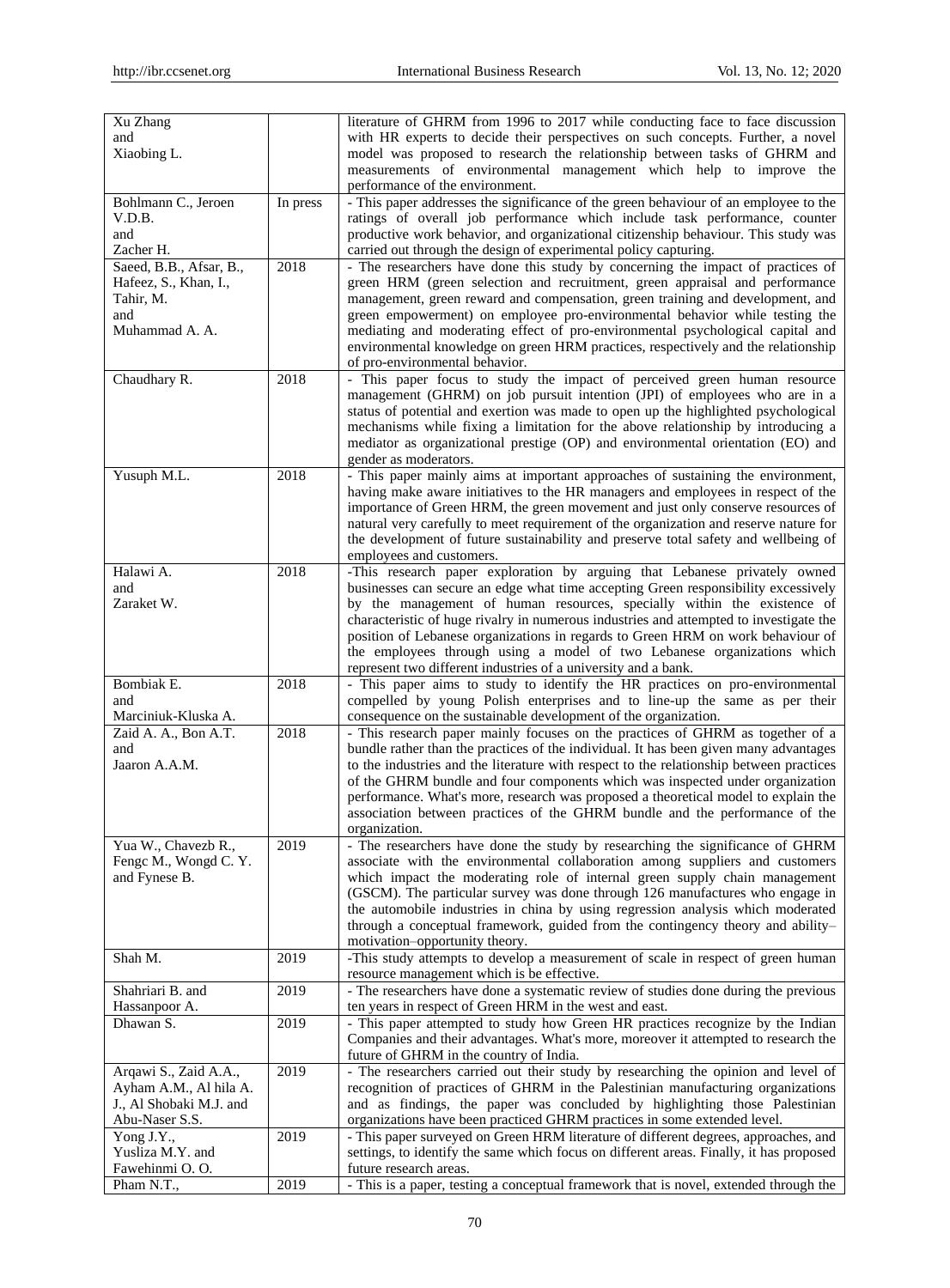| TuckovaZuzana           |      | theories of Ability-Motivation-Opportunity and Social exchange within a context of       |
|-------------------------|------|------------------------------------------------------------------------------------------|
| and                     |      | green. The particular conceptual framework was explored the indirect and                 |
| Phan O.P.T.             |      | collaborative effects of training, reward, and organizational culture under practices    |
|                         |      | of Green HRM on employee commitment to the environment.                                  |
| Zubair S.S. and         | 2019 | - This study explored sustainable and environmentally friendly practices of human        |
| Ali Khan M.             |      | resources management and recommended the same to adopt to the HRM department             |
|                         |      | of the organization in the flavoured of Green HRM.                                       |
| Opatha, H.H.D.N.P. and  | 2019 | - This research paper is a theoretical one and it explores the existing rich definitions |
| Hewapathirana, R.A.     |      | of GHRM from the literature which is available to the researchers. Further, the paper    |
|                         |      | presents a comprehensive definition of GHRM and its characteristics.                     |
| Mohammad, N., Bibi, Z., | 2020 | - This paper focuses on researching the mediating effect of green passion to the         |
| Karim, J. and Durrani,  |      | relationship of green human resource management (GHRM) and organizational                |
| D.                      |      | citizenship behaviour for the environment (OCBE).                                        |
| Opatha, H.H.D.P. Jayani | 2020 | - This study is an empirical one done in a Sri Lankan tiles manufacturing company.       |
| and                     |      | It investigates the impact of green attitude on the green work behaviour of              |
| Kottawatta, H.          |      | employees. The found impact is positive and significant.                                 |
| Geetha, U. and          | 2020 | - This research paper has been carried out by reviewing the recent literature on         |
| Sammanasu, J.M.         |      | Green HRM and as well its conceptual framework mainly focuses on Green HRM.              |

Source: Developed by Authors

According to the table, there were 68 research studies with regard to GHRM which were referred by the researchers of this research paper. Some studies were conceptual while others were empirical. Aspects empirically studied were basically regarding GHRM functions, GHRM practices in different industries in different countries, and influences and impacts of GHRM on organizational environment performance, organizational or firm performance, and corporate sustainability. Aspects conceptually studied were with regard to overviews of GHRM, defining green and GHRM, green attitudes, green behaviours, and green results.

## **6. Some Research Gaps in Green HRM**

There are few research studies which had focus "on environmental behaviours at the individual employee level within the organization" (Daily et al., 2009, p.245). Many gaps exist in GHRM and they are to be filled theoretically and empirically as well (Jackson et al., 2011). "Indeed, there are many gaps to be filled in respect of GHRM, and theoretical and empirical studies are needed to enhance the body of knowledge of GHRM" (Opatha & Arulrajah, 2014, p.109). It is vital and interesting to note that Opatha and Arulrajah (2014) discuss four "green human resource requirements, i.e. green competencies, green attitude, green behaviour, and green results"(p.105), which were identified as four concepts related to GHRM in a previous section. These concepts need to be empirically investigated and it seems that such empirical studies that investigate those concepts in one research design of GHRM area do not exist in the local context and more likely in the international context as well. Theoretically, there are arguments available in the existent literature (Opatha, 2013; Opatha & Arulrajah, 2014; Opatha, 2019) with regard to the relationships which exist among "green attitude, green behaviour (green organizational citizenship behaviour, green interpersonal citizenship behaviour, and green official behaviour), and green results (green innovations and green outcomes)" (p.17, p.105, p.62). Green attitude is considered as green input and green behaviour and green results are the green performance of the job. Green attitude leads to or results in green behaviour and green results. Use of the theory of the ABC Model which consists of three components of an attitude, i.e. cognitive, affective, and behavioural, developed by Rosenberg, Hovland, McGuire, Abelson, and Brehm (1960) (as in Nelson and Quick, 1997) supports the composition of the green attitude. It is possible to develop a serious right attitude within an employee, who then believes in greening, feels positively and interestingly greening, and will have a serious behavioural intention to deal with greening. Green HRM consists of green functions such as green recruitment, green selection, green induction, green training, green performance evaluation, and green reward management, and these functions will jointly have a significant positive influence or impact on developing green attitude within the employee in the organization.

For the purpose of developing a strong theoretical foundation for our study, it is possible to utilize another useful general theory called MARS Model of Individual Behaviour developed by McShane, Glinow, and Sharma (2008) in which M stands for motivation, A stands for Ability, R stands for Role perceptions, and S stands for situational factors. According to the theory, these four factors lead to behaviour and results. Green orientation of HRM, particularly green selection, green training, green performance evaluation, and green rewards management are situational factors. The green attitude of the employee can be perceived as motivation. The employee can be oriented to perceive green citizenship behaviour, green interpersonal citizenship behaviour, and green official behaviour which are three components of green behaviour as critical roles to be played by him or her.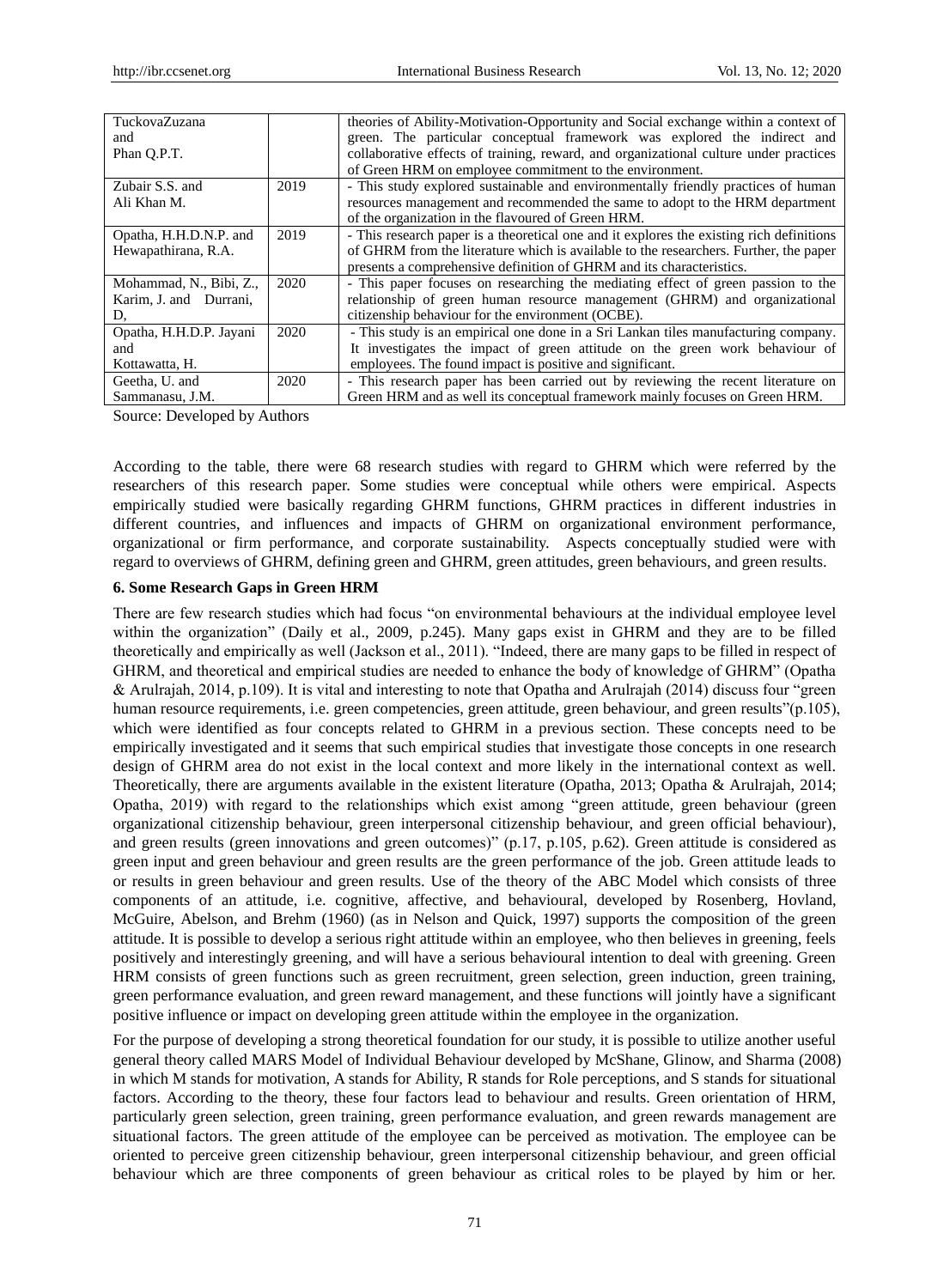Consequently, green behaviour and green results tend to occur.

In this context, another useful classic theory is the General System theory developed originally by Bertalanffy (1950) that explains how something can be materialized through taking inputs, processing, and giving outputs. This theory provides strong support to the position that the green orientation of HRM and green attitude as inputs lead to green behaviour which is processing and it leads to green results. As stated by Wright and Snell (1991) the general system theory discusses inputs, processes, and outputs. We intend to consider green orientation of HRM and green attitude as the inputs, green behaviour as the process, and green results as the output.

An employee who may be a manager or a non-manager in an organization is indeed a person. A person possesses what is called Personal Character (PC). According to Opatha and Teong (2014), personal character is a person's moral attributes. Further, Opatha (2010) explained "that the nature of a character, that has virtues to the utmost level and has no existence of vices, can be called the highest level of good personal character, and generally good habits are known as virtues and bad habits are known as vices". We believe that personal character has a significant moderating effect on the relationship between the green orientation of HRM and green attitude. Chaudhary (2018) emphasized that "individuals" attitudes and behaviors toward the organization are likely to be determined by their personal stance, values, and orientations" (p.306).

Thus, as far as our constructed context of GHRM for researching is considered, we identify the following research gaps:

**Gap 1:** There are no theoretical arguments and empirical evidence on the moderating effect of personal character on the relationship between green orientation of HRM and green attitude of the employee. It reveals that the moderating effect of the personal character of the employee on green orientation of HRM - green attitude linkage has neither been theoretically argued nor been empirically tested in the Sri Lankan context, perhaps in the international context.

**Gap 2:** There is no specific empirical evidence in the past research on the relationships which exist between green attitude and green personal behaviour, green organizational citizenship behaviour, green interpersonal citizenship behaviour, and green official behaviour. It has not been empirically tested in a study that green attitude as an independent variable is significantly related to green personal behaviour, green organizational citizenship behaviour, green interpersonal citizenship behaviour, and green official behaviour which are taken as dependent variables.

**Gap 3:**The review of seminal papers and key meta-reviews revealed that (Table 2) previous researchers have not focused on mediating effects of green attitude on the relationships between green orientation of HRM and the four specific types of green behaviour, i.e. green personal behaviour, green organizational citizenship behaviour, green interpersonal citizenship behavior, and green official behaviour. No theoretical arguments exist with regard to the moderating effects of green attitude on green orientation of HRM - the four specific types of green behaviour linkage. Furthermore, no empirical evidence is available in the existent literature with regard to that green attitude mediates the relationships between green orientation of HRM and the four specific types of green behaviour, i.e. green personal behaviour, green organizational citizenship behaviour, green interpersonal citizenship behavior, and green official behaviour.

**Gap 4:** The past empirical studies do not focus on finding the influence of green personal behaviour on perceived green results which include green innovations and green outputs. It is interesting to know whether green personal behaviour significantly influences on perceived green results within the organization.

**Gap 5:** There is no theoretical argument as well as empirical evidence in the existent literature with regard to the relationship between green organizational citizenship behaviour and perceived green results. The linkage between green organizational citizenship behaviour and perceived green results has not yet been theoretically argued and empirically tested locally and perhaps internationally as well.

**Gap 6:** Both theoretical argument and empirical evidence do not exist in the past research done locally and perhaps internationally too with regard to the relationship between green interpersonal citizenship behaviour and perceived green results. A research need arises to argue and to test too whether these two variables are related significantly or not.

Gap 7: Green official behavior has not been considered as an independent variable that influences significantly on perceived green results in the organization in the previous studies. A research need arises to develop arguments and empirical evidence to establish green official behaviour - perceived green results linkage.

**Gap 8:** No local and perhaps international studies are available arguing and testing empirically with regard to the combined effect of green personal behaviour, green organizational citizenship behaviour, green interpersonal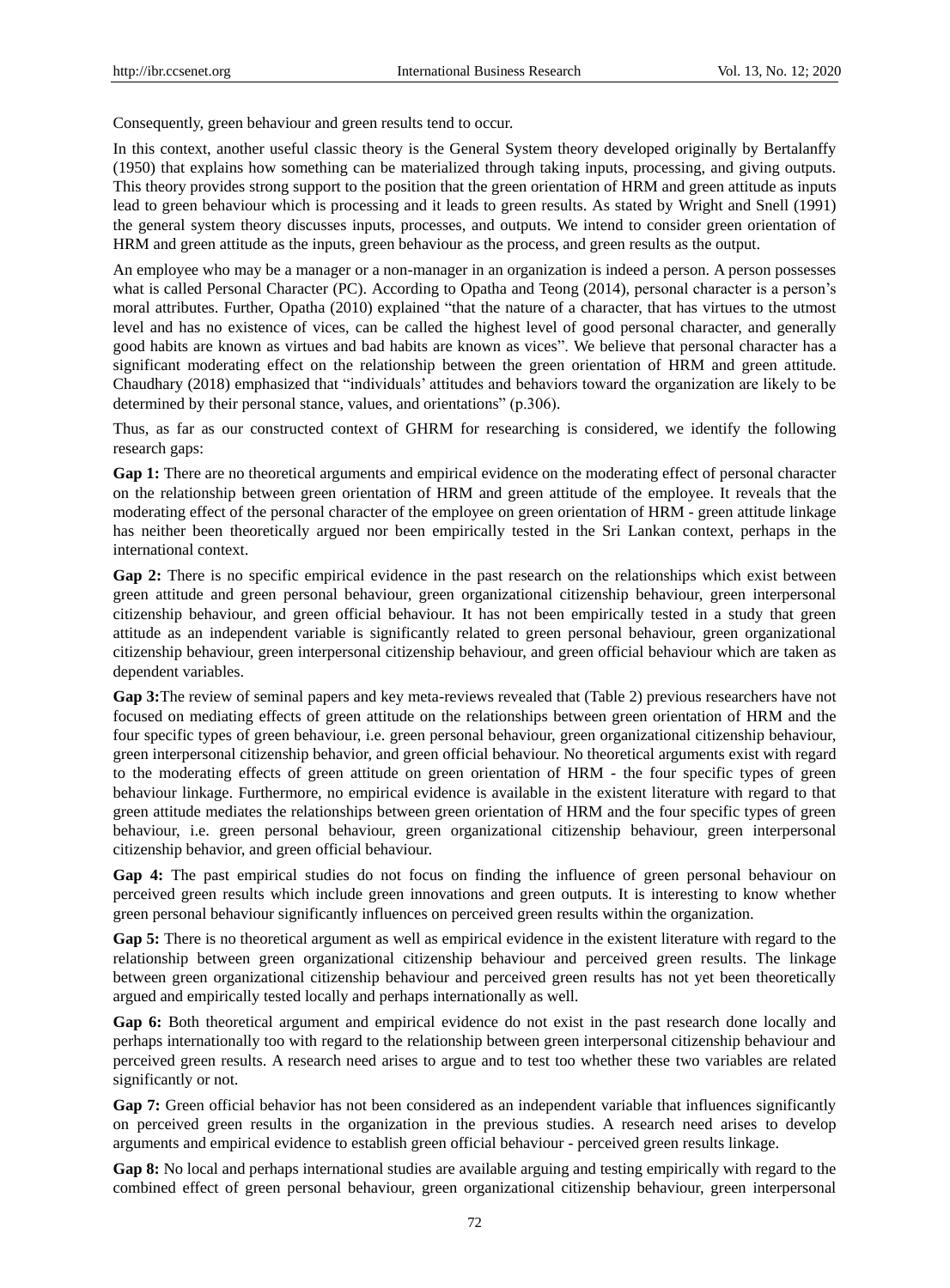citizenship behaviour, and green official behaviour on perceived green results. It is interesting to uncover that these four variables would jointly explain a significant percentage of variability of perceived green results.

## **7. Future Implications**

Eight research gaps were identified and mentioned specifically in the above section of this article. Two gaps numbered 2 and 4 can be considered as empirical gaps while the other six gaps numbered 1, 3, 5, 6, 7, and 8 are theoretical as well as empirical gaps. Our attempt of identification of these research gaps implies that future studies need to be carried out to fill the gaps. Indeed these studies need to be systematic and scientific so as to contribute to the existing body of knowledge of GHRM in a way that is acceptable to the academic community. The adoption of systematic and scientific research methods, the particularly hypothetico-deductive approach requires measuring the variables in a way that is valid as well as reliable. The existing literature does not provide valid and reliable instruments which can be adopted or adapted for the purpose of measuring variables such as green attitude, green personal behaviour, green official behavior, and perceived green results considered in this research paper. This is also a gap that can be identified as a methodological gap, which necessitates the development of valid and reliable instruments for the variables. All the variables under the gaps identified in this paper include green orientation of HRM, personal character, green attitude, green personal behaviour, green organizational citizenship behaviour, green interpersonal citizenship behaviour, green official behaviour, and perceived green results. When these variables are positioned in a research framework, a network of relationships gets created and it is shown in figure 1.



Figure 1. Nomological Network

Source: Authors" Construction

#### **8. Conclusion**

GHRM has emerged as a critical branch of HRM and it has a great potential to serve for environmental sustainability which is a must for sustaining the people and society and organizations. It was attempted to present a brief introduction to Green HRM and identify related concepts, to explore and specify the key studies on Green HRM, to present certain research gaps in Green HRM, and to discuss future implications. Mainly the attempt by adopting a desk research strategy was to identify certain research gaps in GHRM and it was possible to identify nine research gaps. Six gaps are both theoretical and empirical and two gaps are only empirical. The gap with regard to the instrumentation of the four variables or constructs is methodological. A research framework was developed by positioning all the variables considered (i.e. green orientation of HRM, personal character, green attitude, green personal behaviour, green organizational citizenship behaviour, green interpersonal citizenship behaviour, green official behaviour, and perceived green results) in a network of relationships. Future research studies that are systematic and scientific will need to be carried out to fill the identified research gaps in GHRM.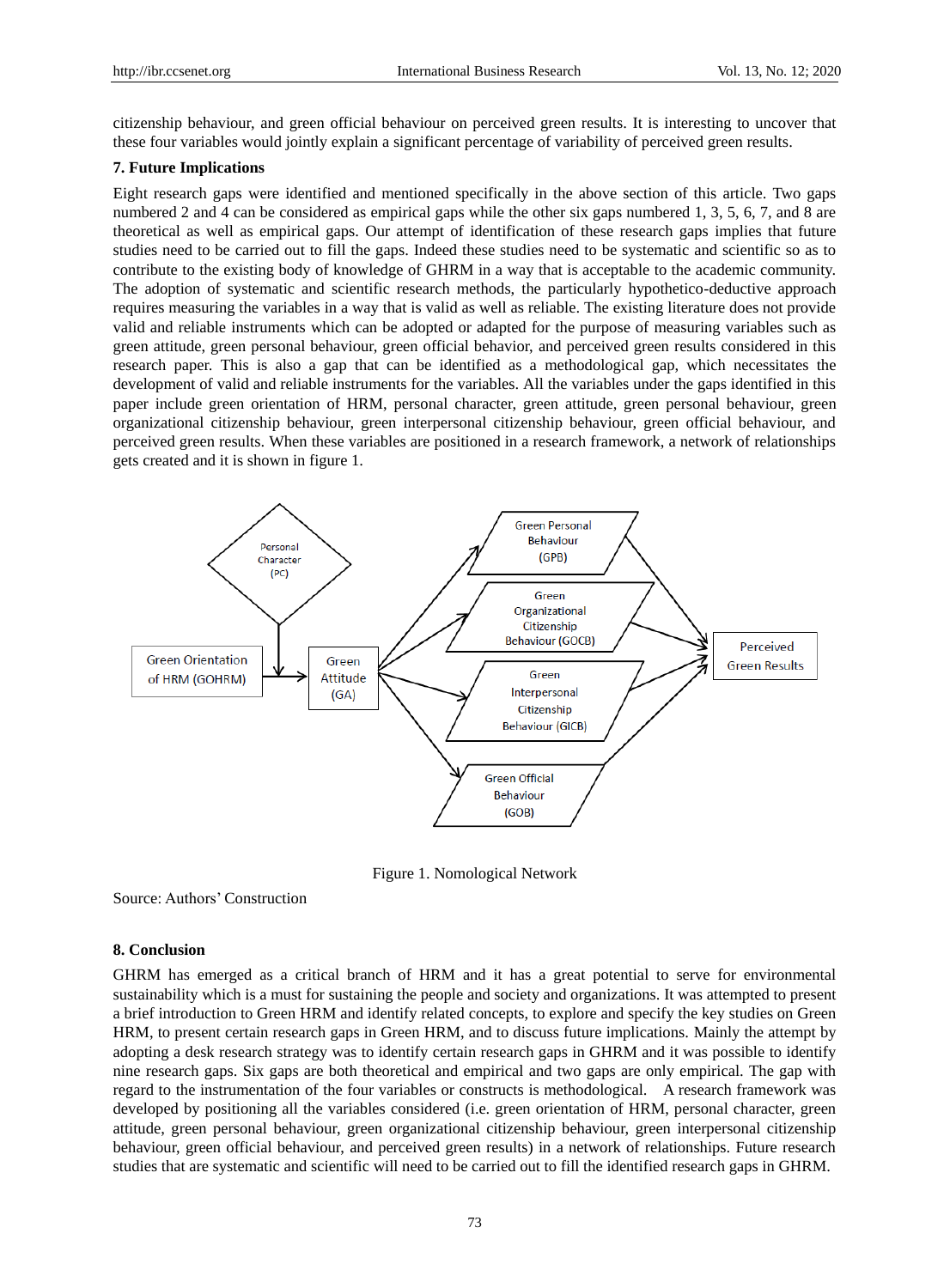#### **References**

- Aggarwal, S., & Sharma, B. (2015). Green HRM: need of the hour. *International Journal of Management and Social Science Research Review*, *1*(8), 63-70.
- Arqawi, S., Zaid, A. A., Ayham, A. M., Al hila, A. J., Al Shobaki, M. J., & Abu-Naser, S. S. (2019). Green human resource management practices among Palestinian manufacturing firms - An exploratory study. *Journal of Resources Development and Management*, *52*, 62-69.<https://doi.org/10.7176/JRDM>
- Arulrajah, A. A., & Opatha, H. H. D. N. P. (2016). Analytical and theoretical perspectives on green human resource management: A simplified underpinning*. International Business Research*, *9*(12), 153-164. https://doi.org/10.5539/ibr.v9n12p153
- Arulrajah, A. A., Opatha, H. H. D. N. P., & Nawaratne, N. N. J. (2015). Green human resource management practices: A review. *Sri Lankan Journal of Human Resource Management, 5*(1), 1-16. <https://doi.org/10.4038/sljhrm.v5i1.5624>
- Arulrajah, A. A., Opatha, H. H. D. N. P., & Nawaratne, N. N. J. (2016). Employee green performance of job: A systematic attempt towards measurement. *Sri Lankan Journal of Human Resource Management*, *6*(1), 37-62. <https://doi.org/10.4038/sljhrm.v6i1.5631>
- Aykan, E. (2017). Gaining a competitive advantage through green human resource management. In O. L. Emeagwali (Eds.), *Corporate governance and strategic decision making,* London, United Kingdom,IntechOpen. https://doi.org/10.5772/intechopen.69703
- Azmi, F. R., Musa, H., Shahbodin, F., Hazmilah, H., & Fam, S. (2017). Implementation of green human resource management in Malaysia. *Paper presented at Mechanical Engineering Research Day* 2017, 257-258.
- Banerjee, S., & Dutta, A. B. (2017). Green HRM: A brief review. *Rainbow Multidisciplinary Pre Reviewed Annual Journal*, *3*(2017), 1-5.
- Bangwal, D., & Tiwari, P. (2015). Green HRM A way to greening the environment. *Journal of Business and Management (IOSR-JBM), 17*(12/1), 45-53.<https://doi.org/10.1504/IJEWE.2017.087808>
- Bangwal, D., Tiwari, P., & Chamola, P. (2017). Green HRM, work-life and environment Performance. *Int. J. Environment, Workplace, and Employment*, *4*(3), 244-268. https://doi.org/10.1504/IJEWE.2017.087808
- Bertalanffy, L.V. (1950). An outline of general system theory. *The British Journal for the Philosophy of Science*, *1*(2), 134-165. https://doi.org/10.1093/bjps/I.2.134
- Bissing-Olson, M. J., Iyer, A., Fielding, K. S., & Zacher, H. (2013). Relationships between daily affect and pro-environmental behavior at work: The moderating role of pro-environmental attitude. *Journal of Organizational Behavior, 34*(2), 156-175. <https://doi.org/10.1002/job.1788>
- Bohlmann, C., Jeroen, V. D. B., & Zacher, H. (in press). The relative importance of employee green behavior for overall job performance ratings: A policy-capturing study. In Richard Welford (Eds.), *Corporate Social Responsibility and Environmental Management, Sasin School of Management, Bangkok.* Retrieved from [http://onlinelibrary.wiley.com/journal/10.1002/\(ISSN\)1535-3966](http://onlinelibrary.wiley.com/journal/10.1002/(ISSN)1535-3966)
- Bombiak, E., & Marciniuk-Kluska, A. (2018). Green human resource management as a tool for the sustainable development of enterprises: Polish young company experience. *Sustainability*, *10*(1739), 1-22. https://doi.org/10.3390/su10061739
- Chaudhary, R. (2018). Can green human resource management attract young talent? An empirical analysis. *Evidence-based HRM: A Global Forum for Empirical Scholarship*, *6*(3)*,* 305-319. <https://doi.org/10.1108/EBHRM-11-2017-0058>
- Collins Birmingham University International Language Database (Co build) *English Language Dictionary*  (1987). London: Collins.
- Coskun, A. (2017). Understanding green attitudes. In Quoquab, F., Thurasamy, R., and Jihad Mohammad, J. (Eds.), *Driving green consumerism through strategic sustainability marketing*. Hershey PA, USA. https://doi.org/10.4018/978-1-5225-2912-5.ch004
- Daily, B. F., Bishop, J. W., & Govindarajulu, N. (2009). Conceptual model for organizational citizenship behavior directed toward the environment. *Business & Society, 48*, 243-256. <https://doi.org/10.1177/0007650308315439>
- Dangmei, J. (2015). Green HRM: can it preserve the habitations of tribal people? *Jaanjatiya Shodh Aug 2015–*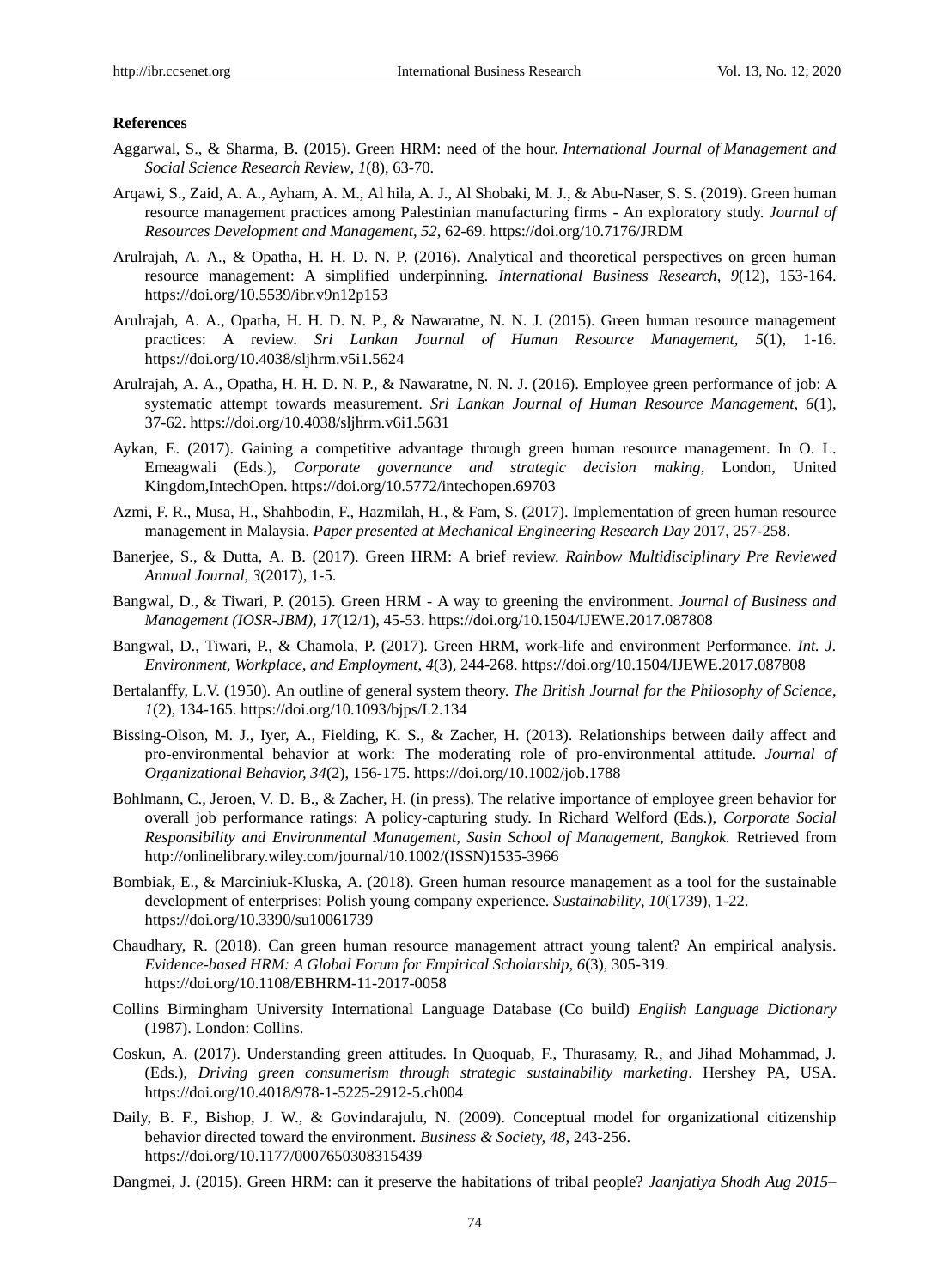*Jan 2016*, 85-88.

- Das, S. C., & Singh, R. K. (2016).Green HRM and organizational sustainability: An empirical review. *kegees Journal of Social Science, 8*(1), 227-236.
- Dhawan, S. (2019). Green HR practices and environment sustainability: A study of Indian companies. *Journal of Emerging Technologies and Innovative Research (JETIR), 6*(4), 501-508. Retrieved from www.jetir.org
- Dumont, J. (2015). *Green human resource management and employee workplace outcomes* (Doctoral dissertation). University of South Australi[a.](https://doi.org/10.5465/ambpp.2015.11427abstract) https://doi.org/10.5465/ambpp.2015.11427abstract
- Dumont, J., Jie, S., & Xin, D. (2017). Effects of green HRM practices on employee workplace green behavior : The role of psychological green climate and employee green values. *Human Resource Management© 2016 Wiley Periodicals, Inc. Published online in Wiley Online Library (wileyonlinelibrary.com), 56*(4), 613-627. https://doi.org/10.1002/hrm.21792
- Dutta, S. (2012). Greening people: A strategic dimension. *International Journal of Business Economics & Management Research, 2*(2), 143-148. Retrieved from <http://zenithresearch.org.in/>
- Eryuruk, S. H. (2012). Greening of the textile and clothing industry. *Fibres & Textiles in Eastern Europe 2012*, *20(*6A/95), 22-27.
- Geetha, U., & Sammanasu, J. M. (2020). Green HRM A conceptual framework. *Journal of Xi'an University of Architecture & Technology, 7*(5), 1204-1212.
- Gholami, H., Rezaei, G., Mat Saman, M. Z., Sharif, S., & Zakuan, N. (2016). State-of-the-art green HRM system: sustainability in the sports center in Malaysia using a multi-method approach and opportunities for future research. *Journal of Cleaner Production*, *124*, 142-163.<https://doi.org/10.1016/j.jclepro.2016.02.105>
- Guerci, M., & Carollo, L. (2015). A paradox view on green human resource management: insights from the Italian context. *The International Journal of Human Resource Management*, *27*(2), 212-238. <https://doi.org/10.1080/09585192.2015.1033641>
- Halawi, A., & Zaraket, W. (2018). Impact of green human resource management on employee behaviour. *Journal of Applied Business Research*, 18-34. https://doi.org/10.1108/00251740910978322
- Jabbar, M. H., & Abid, M. (2015). A study of green HR practices and its impact on environmental performance. *MAGNT Research Report, 3*(8), 142-154.
- Jabbour, C. J. C. (2011). How green are HRM practices, organizational culture, learning and teamwork? A Brazilian study. *Industrial and Commercial Training, 43*(2), 98-105. https://doi.org/10.1108/00197851111108926
- Jabbour, C. J. C., Santos, F. C. A., & Nagano, M. S. (2010). Contribution of HRM throughout the stages of environmental management: methodological triangulation applied to companies in Brazil. *The International Journal of Human Resource Management, 21*(7-9), 1049-1089. <https://doi.org/10.1080/09585191003783512>
- Jackson, S. E., Renwick, D. W. S., Jabbour, C. J. C., & Muller-Camen, M. (2011).State-of-the-art and future directions for green human resource management. *Zeitschriftfür Personal forschung*, *25*(n.2), 99-116. <https://doi.org/10.1177/239700221102500203>
- Javed, F., & Cheema, S. (2017). An empirical investigation on the impacts of the adoption of green HRM in the agricultural industry. *Journal of Internet Banking and Commerce*, *22*(S8), 01-14. Retrieved from [http://www.icommercecentral.com](http://www.icommercecentral.com/)
- Kumar Kar, A., & Praharaj, L. (2017).Green HRM: An innovative practice for organizational sustainability, *Iranian Journal of Scientific Research (IIJSR)*, *1*(1), 46-56.
- Lee, Ki-hoon (2009). Why and how to adopt green management into business organizations? The case study of Korean SMEs in manufacturing industry. *Management Decision*, *47*(7), 1101-1121. https://doi.org/10.1108/00251740910978322
- Macduffie, J. P. (1995). Human resource bundles and manufacturing performance: organizational logic and flexible production systems in the world auto industry. *Industrial and Labor Relations Review*, *48*(2), 197-221. https://doi.org/10.1177/001979399504800201
- Manaktola, K., & Jauhari, V. (2007). Exploring consumer attitude and behavior towards green practices in the lodging industry in India. *International Journal of Contemporary Hospitality Management, 19*(5), 364-377.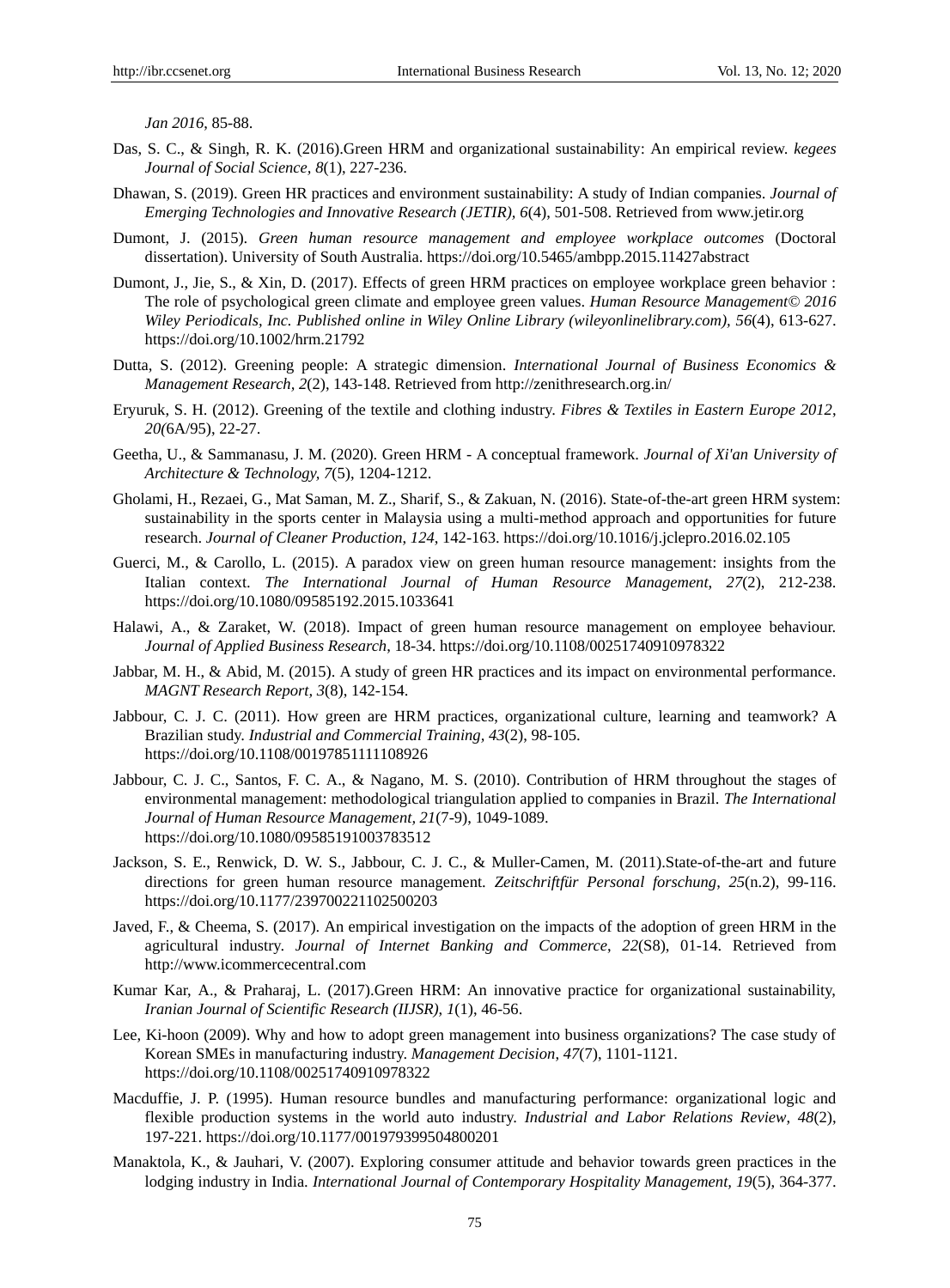<https://doi.org/10.1108/09596110710757534>

- McShane, S. L., Glinow, M. A. V., & Sharma, R. R. (2008). *Organizational Behaviour*, New York: McGraw-Hill (Indian Edition).
- Mehta, K., & Chugan, P. K. (2015). Green HRM in pursuit of environmentally sustainable business. *Universal Journal of Industrial and Business Management, 3*(3), 74-81. https://doi.org/10.13189/ujibm.2015.030302
- Mesmer-Magnus, J., Viswesvaran, C., & Wiernik, B. M. (2012). The role of commitment in bridging the gap between organizational sustainability and environmental sustainability*.* In S. E. Jackson, D. S. Ones, & S. Dilchert (Eds.), *The SIOP professional practice series. Managing human resources for environmental sustainability*, Jossey-Bass/Wiley, 86-104. https://doi.org/10.1002/joe.21506
- Mohammad, N., Bibi, Z., Karim, J., & Durrani, D. (2020). Green human resource management practices and organizational citizenship behaviour for environment: The Interactive Effects of Green Passion. *International Transaction Journal of Engineering, Management, & Applied Sciences & Technologies*, *11*(6), 1-10.
- Nejati, M., & Ahmad, N. H. (2015). Job Seekers" Perception of Green HRM, *Conference on Green Human Resource Management (CGHRM) 2015,* 92-101. Graduate School of Business, Universiti Sains Malaysia, Penang.
- Nelson, D. L., & Quick, J. C. (1997). *Organizational Behavior: Foundations, Realities, and Challenges*. New York: West Publishing Company.
- Obaid, T. F., & Alia, R. B. (2015). The impact of green recruitment, green training, and green learning on the firm performance: Conceptual paper. *International Journal of Applied Research, 1*(12), 951-953. Retrieved from [www.allresearchjournal.com](http://www.allresearchjournal.com/)
- Opatha, H. H. D. N. P. (2013). Green human resource management: A simplified introduction, *HR Dialogue*, Department of HRM, Faculty of Management Studies and Commerce, University of Sri Jayewardenepura, 11-21. <https://doi.org/10.5539/ibr.v7n8p101>
- Opatha, H. H. D. N. P. (2016). Towards a sustainable future: Reflections. *Sri Lankan Journal of Human Resource Managemen*t, *6*(1), 2-12. <https://doi.org/10.4038/sljhrm.v6i1.5629>
- Opatha, H. H. D. N. P. (2019). *Sustainable human resource management- Expanding horizons of HRM.* Colombo, University of Sri Jayewardenepura.
- Opatha, H. H. D. N. P., & Anton Arulrajah, A. (2014). Green human resource management: Simplified general reflections. *International Business Research*, *7*(8), 101-112. <https://doi.org/10.5539/ibr.v7n8p101>
- Opatha, H. H. D. N. P., & Hewapathirana, R. A. (2019). Defining green and green human resource management: A conceptual study. *International Journal of Arts and Commerce*, *8*(5), 1-10.
- Opatha, H. H. D. P. J., & Kottawatta, H. (2020). Impact of green attitude on green work behavior: An empirical study of employees in a Sri Lankan tiles manufacturing company. *Asian. Jour. Social. Scie. Mgmt. Tech., 2*(4), 01-07.
- Opatha, H. H. D. N. P. (2010). *Personal quality*, Colombo, Sri Lanka.
- Opatha, H. H. D. N. P., & Teong, L. K. (2014). *Enhancing your PQ.* Sintok, Universiti Utara Malaysia, UUM Press.
- Pallavi, E. V. P. A. S., & Bhanu, M. V. V. (2016). Green HRM: A way for corporate sustainability. *International Journal of Human Resource Management and Research (IJHRMR), 6*(2), 13-20.
- Pavitra, M. (2017). Green human resource management: A framework for sustainable organizational development in an emerging economy. *International Journal of Organizational Analysis*, *25*(5), 762-788. <https://doi.org/10.1108/IJOA-11-2016-1079>
- Pawar, A. (2016). Review on implications of green human resource management in business. *International Journal in Management and Social Science, 04*(4), 284-291. Retrieved fro[mhttp://www.ijmr.net.in](http://www.ijmr.net.in/)
- Pham, N. T., Tuckova, Z., & Phan, Q. P. T. (2019). Greening human resource management and employee commitment towards the environment: An interaction model. *Journal of Business Economics and Management, 20*(3), 446-465.<https://doi.org/10.3846/jbem.2019.9659>
- Purba, R. (2004). Greening production: a South‐East Asian experience. *International Journal of Operations & Production Managemen*t, *24*(3), 289-320.<https://doi.org/10.1108/01443570410519042>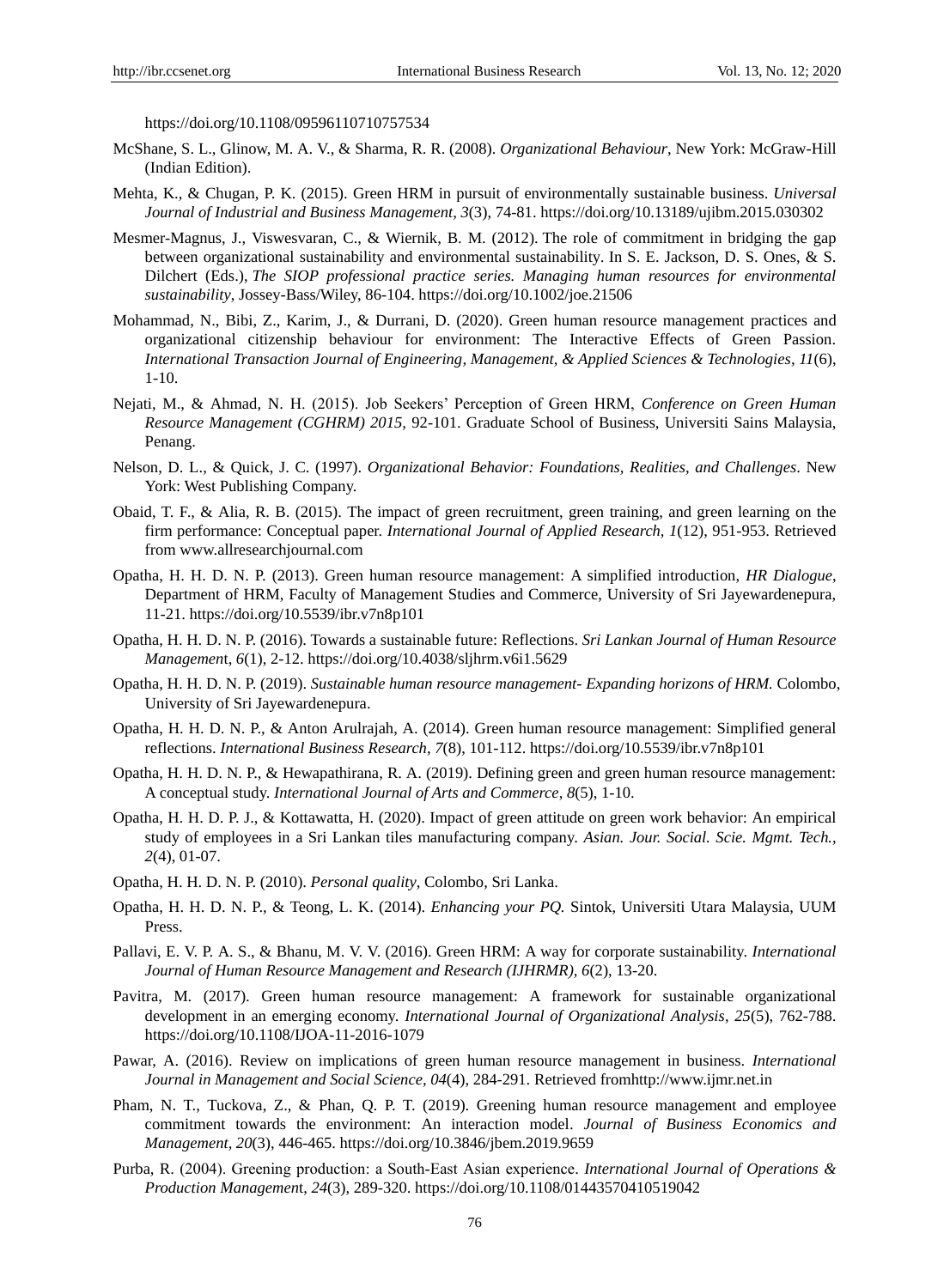- Ragas, S. F. P., Tantay, F. M. A, Co Chua, L. J., & Concha Sunio, C. M. (2017). Green lifestyle moderates GHRM"s impact on job performance. *International Journal of Productivity and Performance Management*, *66*(7), 857-872. https:// doi.org/10.1108/IJPPM-04-2016-0076
- Ren, S., Tang, G. Y., & Jackson, S. E. (2017). Green human resource management research in emergence: A review and future directions. *Asia Pacific Journal of Management, 32*(1), Springer Science+Business Media, LLC 2017. https://doi.org/10.1007/s10490-017-9532-1
- Renwick, D. W. S., Jabbour, C. J. C., Muller-Camen, M., Redman, T., & Wilkinson, A. (2015). Contemporary developments in green (environmental), HRM scholarship. *The International Journal of Human Resource Management*, 1-15. https://doi.org/10.1080/09585192.2015.1105844
- Renwick, D. W. S., Redman, T., & Maguire, S. (2008).Green HRM: A review, process model, and research agenda. *Discussion Paper Series No 2008.01*, University of Sheffield Management School, 9 Mappin Street, Sheffield, 1-41.
- Renwick, D. W. S., Redman, T., & Maguire, S. (2012). Green human resource management: A review and research agenda. *International Journal of Management Reviews, © 2012 British Academy of Management and Blackwell Publishing Ltd.,* 1-14*.* https://doi.org/10.1111/j.1468-2370.2011.00328.x
- Saeed, B. B., Afsar, B., Hafeez, S., Khan, I., Tahir, M., & Muhammad, A. A. (2018). Promoting employee's pro-environmental behavior through green human resource management practices. *wileyonlinelibrary.com/journal/csr, Corp Soc Resp Env Ma, 2019, 26,* 424-438. https://doi.org/10.1002/csr.1694
- Shah, M. (2019). Green human resource management: Development of a valid measurement scale. *Research Article Bus Strat Env*., 1-15. Retrieved from wileyonlinelibrary.com/journal/bse © 2019 John Wiley & Sons, Ltd and ERP Environment.<https://doi.org/10.1037/t76860-000>
- Shahriari, B., & Hassanpoor, A. (2019). Green human resource management in the East and West. *Revista Gestão & Tecnologia*, *19*(2), 27-57. https://doi.org/10.20397/2177-6652/2019.v19i2.1546
- Shoeb, A. (2015). Green human resource management: policies and practices, management review article. *Cogent Business & Management,* 1-13[. https://doi.org/10.1080/23311975.2015.1030817](https://doi.org/10.1080/23311975.2015.1030817)
- Siyambalapitiya, J., Xu, Z., & Liu, X. B. (2018). Green human resource management: A proposed model in the context of Sri Lanka"s tourism industry. *Journal of Cleaner Production*, *201*, 542-555. https://doi.org/10.1016/j.jclepro.2018.07.305
- Smith, E. E., & Perks, S. (2010). A perceptual study of the impact of green practice implementation on the business functions, *Southern African Business Review, 14*, 1-29.
- Suhaimi, S. (2011). Strategic green HRM: A proposed model that supports corporate environmental citizenship. *International Conference on Sociality and Economics Development, IPEDR vol.10* © (2011) IACSIT Press, Singapore, 79-83.
- *The Oxford Paperback Dictionary* (1979). Oxford: Oxford University Press.
- *The Oxford Thesaurus of English* (2000). Oxford: Oxford University Press.
- Toprak, T., & Anis, P. (2017). Textile industry"s environmental effects and approaching cleaner production and sustainability, an overview. *Journal of Textile Engineering & Fashion Technology, 2*(4), 429-442. https://doi.org/10.15406/jteft.2017.02.00066
- Wayne, O., & Nuttaneeya, A. T. (2016). The moderating effect of "Green" HRM on the association between proactive environmental management and financial performance in small firms. *The International Journal of Human Resource Managemen*t, *27*(2), 239-261[. https://doi.org/10.1080/09585192.2015.1063078](https://doi.org/10.1080/09585192.2015.1063078)
- Wehrmeyer, W. (1996). *Greening People: Human Resources and Environmental Management*. Sheffield: Greenleaf Publishing.
- Wright, P. M., & Snell, S. A. (1991). Toward an integrative view of strategic human resource management. *Human Resource Management Review*, *1*(3), 203-225. https://doi.org/10.1016/1053-4822(91)90015-5
- Yong, J. Y., Yusliza, M. Y., & Fawehinmi, O. O. (2019). Green human resource management: A systematic literature review from 2007 to 2019. *Benchmarking: An International Journal*. https://doi.org/10.1108/BIJ-12-2018-0438
- Yua, W., Chavezb, R., Fengc, M., Wongd, C. Y., & Fynese, B. (2019). Green human resource management and